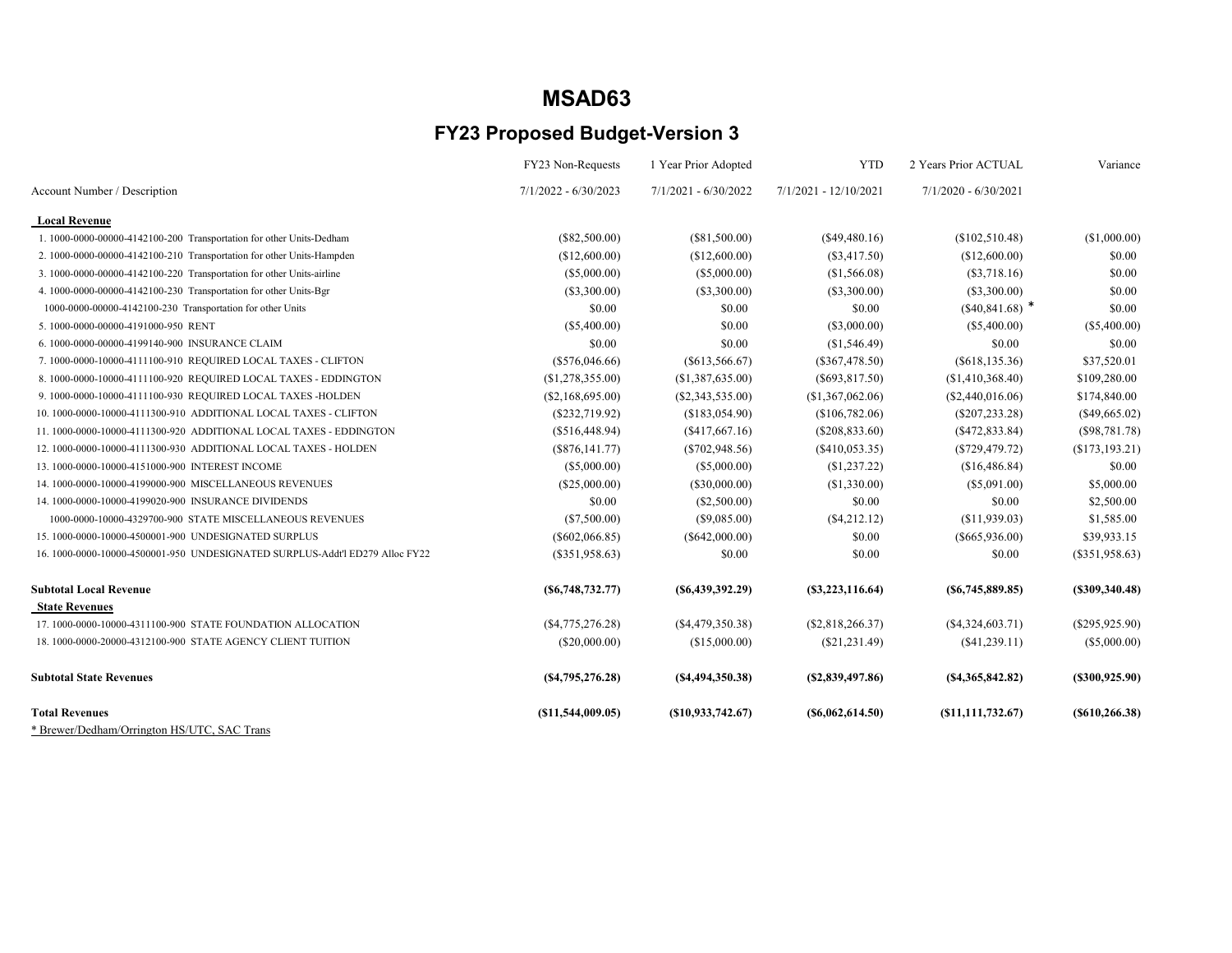|                                                                         | FY23 Non-Requests      | 1 Year Prior Adopted   | <b>YTD</b>            | 2 Years Prior ACTUAL   | Variance      |
|-------------------------------------------------------------------------|------------------------|------------------------|-----------------------|------------------------|---------------|
| Account Number / Description                                            | $7/1/2022 - 6/30/2023$ | $7/1/2021 - 6/30/2022$ | 7/1/2021 - 12/10/2021 | $7/1/2020 - 6/30/2021$ |               |
| <b>System Administration</b>                                            |                        |                        |                       |                        |               |
| 19.1000-0000-23100-5150000-900 BOD - STIPENDS                           | \$550.00               | \$550.00               | \$0.00                | \$155.00               | \$0.00        |
| 20.1000-0000-23100-5250020-900 FICA/MEDI                                | \$42.00                | \$42.00                | \$0.00                | \$0.00                 | \$0.00        |
| 21.1000-0000-23100-5345000-900 BOD - LEGAL FEES                         | \$12,500.00            | \$10,000.00            | \$12,810.33           | \$3,783.00             | \$2,500.00    |
| 22. 1000-0000-23100-5346000-900 BOD - AUDIT                             | \$12,500.00            | \$12,500.00            | \$10,100.00           | \$8,500.00             | \$0.00        |
| 23. 1000-0000-23100-5520000-900 BOD - DISTRICT BOND INSURANCE           | \$12,606.00            | \$9,250.00             | \$10,683.00           | \$7,705.00             | \$3,356.00    |
| 24. 1000-0000-23100-5520010-900 BOD - PURCH.SERV. OTHER - LIAB. INS     | \$442.50               | \$375.00               | \$375.00              | \$332.00               | \$67.50       |
| 25. 1000-0000-23100-5550000-900 BOD - PRINTING & OTHER                  | \$9,000.00             | \$2,500.00             | \$504.55              | \$1,202.55             | \$6,500.00    |
| 26. 1000-0000-23100-5810000-900 BOD - MEMBERSHIP IN MSBA                | \$4,047.00             | \$3,133.00             | \$3,134.00            | \$2,866.00             | \$914.00      |
| 27.1000-0000-23100-5814000-900 BOD - CONFERENCES                        | \$8,815.00             | \$1,073.00             | \$845.84              | \$665.00               | \$7,742.00    |
| 28.1000-0000-23140-5310000-900 BOD - REFERENDUM COSTS                   | \$1,025.00             | \$1,625.00             | \$120.50              | \$0.00                 | $($ \$600.00) |
| 29.1000-0000-23200-5104000-900 SUPT. OFFICE (SUPT) - SALARY             | \$112,500.00           | \$64,500.00            | \$29,927.09           | \$63,290.94            | \$48,000.00   |
| 30. 1000-0000-23200-5118000-900 Admin Asst Salary                       | \$42,462.00            | \$41,432.00            | \$19,314.41           | \$41,748.36            | \$1,030.00    |
| 31.1000-0000-23200-5204000-900 SUPT. OFFICE (SUPT) - BENEFITS           | \$1,728.00             | \$1,728.00             | \$164.64              | \$1,368.22             | \$0.00        |
| 32. 1000-0000-23200-5204010-900 SUPT. OFFICE (SUPT) - HEALTH            | \$13,958.44            | \$6,266.00             | \$2,610.74            | \$5,697.12             | \$7,692.44    |
| 33. 1000-0000-23200-5204015-900 SUPT. OFFICE (SUPT) - DENTAL            | \$450.00               | \$201.00               | \$92.18               | \$201.12               | \$249.00      |
| 34. 1000-0000-23200-5204020-900 SUPT. OFFICE (SUPT) - MCR               | \$1,631.25             | \$935.25               | \$429.66              | \$909.32               | \$696.00      |
| 35. 1000-0000-23200-5208000-900 SUPT. OFFICE (A/A) - BENEFITS           | \$884.77               | \$2,034.00             | \$100.00              | \$145.00               | (\$1,149.23)  |
| 36. 1000-0000-23200-5208010-900 SUPT. OFFICE (A/A) - HEALTH             | \$2,500.00             | \$1,500.00             | \$0.00                | \$1,500.00             | \$1,000.00    |
| 37. 1000-0000-23200-5208020-900 SUPT. OFFICE (A/A) - OASDI/MCR          | \$3,248.34             | \$3,169.55             | \$1,477.55            | \$3,308.49             | \$78.79       |
| 38. 1000-0000-23200-5234000-900 SUPT. OFFICE (SUPT) - RETIREMENT        | \$4,725.00             | \$2,683.20             | \$1,743.12            | \$2,621.32             | \$2,041.80    |
| 39. 1000-0000-23200-5238000-900 RETIREMENT CONT./REGULAR E/E            | \$1,273.86             | \$828.64               | \$579.44              | \$1,252.45             | \$445.22      |
| 40. 1000-0000-23200-5312000-900 SUPT OFFICE SERVICES-CONTRACTED         | \$17,260.00            | \$16,500.00            | \$16,437.46           | \$8,675.39             | \$760.00      |
| 41. 1000-0000-23200-5330000-900 SUPT. OFFICE - EE TRAINING & DEVELOPMEN | \$1,074.00             | \$1,074.00             | \$289.00              | \$159.00               | \$0.00        |
| 42. 1000-0000-23200-5444500-900 SUPT. OFFICE - COPIER LEASE             | \$5,000.00             | \$5,000.00             | \$2,525.00            | \$3,762.66             | \$0.00        |
| 43. 1000-0000-23200-5520000-900 SUPT. OFFICE - LIABILITY INSURANCE      | \$250.00               | \$250.00               | \$250.00              | \$250.00               | \$0.00        |
| 44.1000-0000-23200-5532000-900 SUPT. OFFICE - TELEPHONES                | \$2,880.00             | \$2,880.00             | \$1,184.78            | \$2,769.78             | \$0.00        |
| 45.1000-0000-23200-5580000-900 SUPT. OFFICE - STAFF TRAVEL              | \$1,990.00             | \$2,030.00             | \$264.47              | \$591.73               | (\$40.00)     |
| 46. 1000-0000-23200-5600000-900 SUPT. OFFICE - OFFICE SUPPLIES          | \$3,225.00             | \$3,025.00             | \$1,542.31            | \$1,947.72             | \$200.00      |
| 47.1000-0000-23200-5600030-900 SUPT. OFFICE - POSTAGE                   | \$3,740.00             | \$3,740.00             | \$655.92              | \$2,864.74             | \$0.00        |
| 48. 1000-0000-23200-5605000-900 SUPT. OFFICE - REPLACEMENT OF EQUIPMENT | \$0.00                 | \$0.00                 | \$0.00                | \$0.00                 | \$0.00        |
| 49. 1000-0000-23200-5810000-900 MEMBERSHIPS & DUES - SUPT. OFFICE       | \$1,000.00             | \$1,000.00             | \$641.00              | \$704.00               | \$0.00        |
| 50. 1000-0000-25000-5118000-900 Business Office WAGES                   | \$109,042.00           | \$105,311.00           | \$46,964.53           | \$102,877.91           | \$3,731.00    |
| 51.1000-0000-25000-5208000-900 Business office BENEFITS                 | \$1,200.00             | \$1,200.00             | \$302.68              | \$330.14               | \$0.00        |
| 52. 1000-0000-25000-5208010-900 C/S - HEALTH INSURANCE                  | \$35,703.36            | \$34,703.36            | \$15,201.67           | \$33,688.79            | \$1,000.00    |
| 53.1000-0000-25000-5208020-900 C/S - OASDI/MCR                          | \$8,341.71             | \$8,616.29             | \$3,307.80            | \$7,255.56             | (S274.58)     |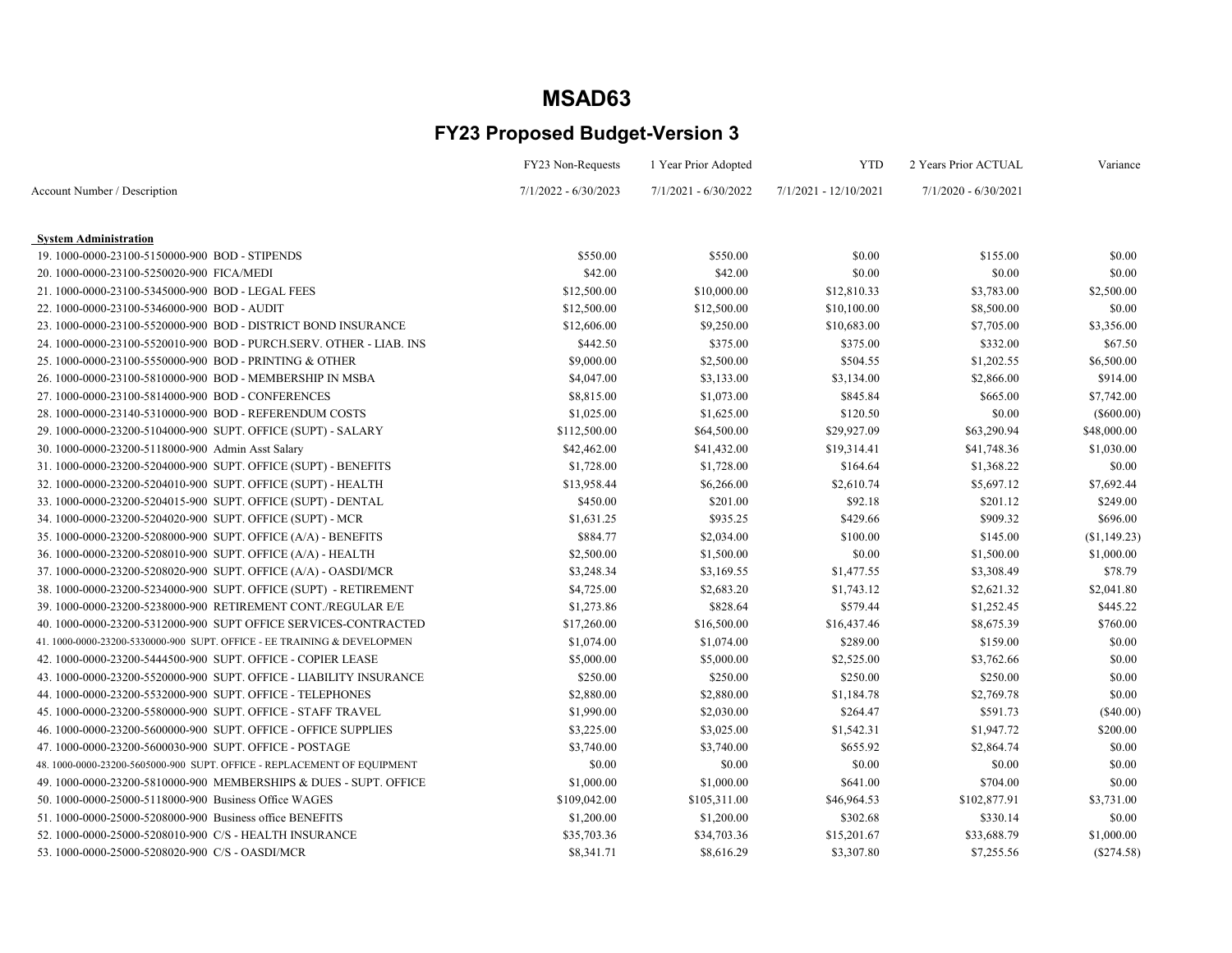|                                                                     | FY23 Non-Requests      | 1 Year Prior Adopted   | <b>YTD</b>            | 2 Years Prior ACTUAL   | Variance     |
|---------------------------------------------------------------------|------------------------|------------------------|-----------------------|------------------------|--------------|
| Account Number / Description                                        | $7/1/2022 - 6/30/2023$ | $7/1/2021 - 6/30/2022$ | 7/1/2021 - 12/10/2021 | $7/1/2020 - 6/30/2021$ |              |
| 54.1000-0000-25000-5218015-900 Dental                               | \$835.00               | \$785.00               | \$0.00                | \$0.00                 | \$50.00      |
| 55. 1000-0000-25000-5238000-900 C/S - RETIREMENT CONTRIBUTIONS      | \$3,271.26             | \$4,212.44             | \$1,403.62            | \$3,090.98             | $(\$941.18)$ |
| <b>Subtotal System Administration</b>                               | \$441,701.50           | \$356,652.73           | \$185,982.29          | \$316,219.29           | \$85,048.77  |
| <b>School Administration</b>                                        |                        |                        |                       |                        |              |
| 56. 1000-0000-24000-5104000-110 PRINCIPAL SALARY - HOLBROOK         | \$90,000.00            | \$87,500.00            | \$40,384.68           | \$84,999.98            | \$2,500.00   |
| 57.1000-0000-24000-5104000-120 PRINCIPAL SALARY - EDDINGTON         | \$50,250.00            | \$49,000.00            | \$22,615.32           | \$47,750.04            | \$1,250.00   |
| 58.1000-0000-24000-5104000-130 PRINCIPAL SALARY - HOLDEN            | \$50,250.00            | \$49,000.00            | \$22,615.44           | \$47,750.04            | \$1,250.00   |
| 1000-0000-24000-5105000-110 AP SALARY - HOLBROOK                    | \$12,100.00            | \$6,500.00             | \$3,000.00            | \$0.00                 | \$5,600.00   |
| 1000-0000-24000-5105000-120 AP SALARY - EDDINGTON                   | \$9,075.00             | \$4,875.00             | \$2,250.00            | \$0.00                 | \$4,200.00   |
| 1000-0000-24000-5105000-130 AP SALARY - HOLDEN                      | \$9,075.00             | \$4,875.00             | \$2,250.00            | \$0.00                 | \$4,200.00   |
| 59. 1000-0000-24000-5118010-110 SECRETARIAL WAGES - HOLBROOK        | \$36,720.00            | \$35,100.00            | \$16,625.70           | \$35,896.64            | \$1,620.00   |
| 60.1000-0000-24000-5118010-120 SECRETARIAL WAGES - EDDINGTON        | \$36,720.00            | \$35,100.00            | \$14,533.70           | \$34,328.63            | \$1,620.00   |
| 61.1000-0000-24000-5118010-130 SECRETARIAL WAGES - HOLDEN           | \$33,075.00            | \$30,544.00            | \$12,313.60           | \$30,093.20            | \$2,531.00   |
| 62. 1000-0000-24000-5204000-110 PRINCIPAL BENEFITS - HOLBROOK       | \$900.00               | \$900.00               | \$0.00                | \$0.00                 | \$0.00       |
| 63.1000-0000-24000-5204000-120 PRINCIPAL BENEFITS - EDDINGTON       | \$450.00               | \$450.00               | \$196.79              | \$399.53               | \$0.00       |
| 64. 1000-0000-24000-5204000-130 PRINCIPAL BENEFITS - HOLDEN         | \$450.00               | \$450.00               | \$196.75              | \$399.46               | \$0.00       |
| 65. 1000-0000-24000-5204010-110 PRINCIPAL HEALTH - HOLBROOK         | \$22,616.00            | \$22,616.00            | \$8,795.05            | \$19,189.20            | \$0.00       |
| 66.1000-0000-24000-5204010-120 PRINCIPAL HEALTH - EDDINGTON         | \$8,754.00             | \$8,754.00             | \$3,646.94            | \$7,958.64             | \$0.00       |
| 67.1000-0000-24000-5204010-130 PRINCIPAL HEALTH - HOLDEN            | \$8,754.00             | \$8,754.00             | \$3,648.37            | \$7,958.40             | \$0.00       |
| 1000-0000-24000-5204015-110 PRINCIPAL DENTAL - HOLBROOK             | \$450.00               | \$450.00               | \$153.56              | \$335.04               | \$0.00       |
| 68.1000-0000-24000-5204015-120 PRINCIPAL DENTAL - EDDINGTON         | \$225.00               | \$225.00               | \$103.07              | \$225.12               | \$0.00       |
| 69.1000-0000-24000-5204015-130 PRINCIPAL DENTAL - HOLDEN            | \$225.00               | \$225.00               | \$103.18              | \$224.88               | \$0.00       |
| 70. 1000-0000-24000-5204020-110 PRINCIPAL MCR-HOLBROOK              | \$1,305.00             | \$1,268.75             | \$530.93              | \$1,113.36             | \$36.25      |
| 71.1000-0000-24000-5204020-120 PRINCIPAL MCR - EDDINGTON            | \$728.63               | \$710.61               | \$322.01              | \$679.64               | \$18.02      |
| 72. 1000-0000-24000-5204020-130 PRINCIPAL MCR - HOLDEN              | \$728.63               | \$710.61               | \$322.13              | \$679.44               | \$18.02      |
| 73. 1000-0000-24000-5204040-110 PRINCIPAL UNEMPLOYMENT - HOLBROOK   | \$135.00               | \$135.00               | \$0.00                | \$96.03                | \$0.00       |
| 74. 1000-0000-24000-5204040-120 PRINCIPAL UNEMPLOYMENT - EDDINGTON  | \$65.00                | \$65.00                | \$0.00                | \$48.01                | \$0.00       |
| 75. 1000-0000-24000-5204040-130 PRINCIPAL UNEMPLOYMENT - HOLDEN     | \$65.00                | \$65.00                | \$0.00                | \$0.00                 | \$0.00       |
| 76. 1000-0000-24000-5204050-110 PRINCIPAL WORKERS COMP. - HOLBROOK  | \$540.00               | \$510.00               | \$531.00              | \$482.00               | \$30.00      |
| 77. 1000-0000-24000-5204050-120 PRINCIPAL WORKERS COMP. - EDDINGTON | \$265.00               | \$265.00               | \$276.00              | \$246.00               | \$0.00       |
| 78. 1000-0000-24000-5204050-130 PRINCIPAL WORKERS COMP. - HOLDEN    | \$265.00               | \$265.00               | \$276.00              | \$246.00               | \$0.00       |
| 1000-0000-24000-5205010-110 HEALTH INS ADMIN. - HOLBROOK            | \$3,501.75             | \$1,979.00             | \$625.00              | \$0.00                 | \$1,522.75   |
| 1000-0000-24000-5205010-120 HEALTH INS ADMIN. - EDDINGTON           | \$2,626.31             | \$1,484.00             | \$468.62              | \$0.00                 | \$1,142.31   |
| 1000-0000-24000-5205010-130 HEALTH INS ADMIN. - HOLDEN              | \$2,626.31             | \$1,484.00             | \$468.62              | \$0.00                 | \$1,142.31   |
| 1000-0000-24000-5205015-110 DENTAL INS ADMIN. - HOLBROOK            | \$90.00                | \$45.00                | \$13.20               | \$0.00                 | \$45.00      |
| 1000-0000-24000-5205015-120 DENTAL INS ADMIN. -EDDINGTON            | \$67.50                | \$34.00                | \$9.87                | \$0.00                 | \$33.50      |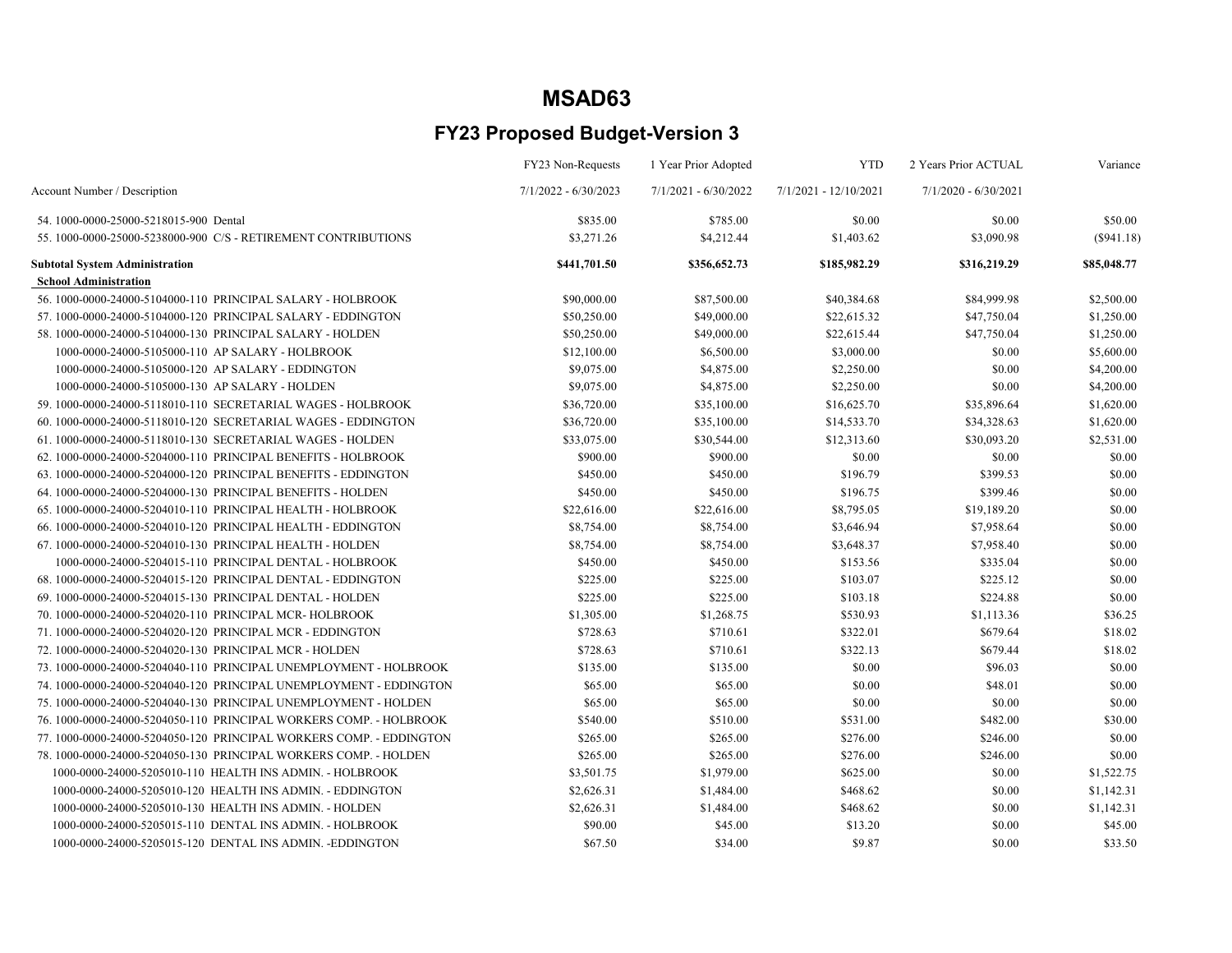|                                                                          | FY23 Non-Requests      | 1 Year Prior Adopted   | <b>YTD</b>            | 2 Years Prior ACTUAL   | Variance     |
|--------------------------------------------------------------------------|------------------------|------------------------|-----------------------|------------------------|--------------|
| Account Number / Description                                             | $7/1/2022 - 6/30/2023$ | $7/1/2021 - 6/30/2022$ | 7/1/2021 - 12/10/2021 | $7/1/2020 - 6/30/2021$ |              |
| 1000-0000-24000-5205015-130 DENTAL INS ADMIN. - HOLDEN                   | \$67.50                | \$34.00                | \$9.87                | \$0.00                 | \$33.50      |
| 1000-0000-24000-5205040-110 AP UNEMPLOYMENT - HOLBROOK                   | \$27.00                | \$25.00                | \$0.00                | \$0.00                 | \$2.00       |
| 1000-0000-24000-5205040-120 AP UNEMPLOYMENT - EDDINGTON                  | \$20.25                | \$13.00                | \$0.00                | \$0.00                 | \$7.25       |
| 1000-0000-24000-5205040-130 AP UNEMPLOYMENT - HOLDEN                     | \$20.25                | \$13.00                | \$0.00                | \$0.00                 | \$7.25       |
| 1000-0000-24000-5205050-110 AP WORKERS COMP. - HOLBROOK                  | \$72.60                | \$36.00                | \$0.00                | \$0.00                 | \$36.60      |
| 1000-0000-24000-5205050-120 AP WORKERS COMP. - EDDINGTON                 | \$54.45                | \$25.00                | \$0.00                | \$0.00                 | \$29.45      |
| 1000-0000-24000-5205050-130 AP WORKERS COMP. - HOLDEN                    | \$60.75                | \$25.00                | \$0.00                | \$0.00                 | \$35.75      |
| 79. 1000-0000-24000-5208010-110 SECRETARIAL HEALTH - HOLBROOK            | \$10,443.00            | \$9,893.00             | \$4,122.14            | \$8,993.76             | \$550.00     |
| 80.1000-0000-24000-5208010-120 SECRETARIAL HEALTH - EDDINGTON            | \$10,442.81            | \$9,893.00             | \$4,122.14            | \$9,350.41             | \$549.81     |
| 81.1000-0000-24000-5208010-130 SECRETARIAL HEALTH - HOLDEN               | \$15,242.81            | \$14,693.00            | \$6,600.00            | \$14,030.21            | \$549.81     |
| 82. 1000-0000-24000-5208015-110 SECRETARIAL DENTAL - HOLBROOK            | \$385.00               | \$335.00               | \$168.12              | \$335.04               | \$50.00      |
| 82.1000-0000-24000-5208015-120 SECRETARIAL DENTAL - EDDINGTON            | \$385.00               | \$335.00               | \$170.20              | \$306.82               | \$50.00      |
| 83.1000-0000-24000-5208020-110 SECRETARIAL OASDI/MCR - HOLBROOK          | \$2,809.08             | \$2,685.00             | \$1,254.35            | \$2,708.57             | \$124.08     |
| 84. 1000-0000-24000-5208020-120 SECRETARIAL OASDI/MCR - EDDINGTON        | \$2,809.08             | \$2,685.00             | \$1,076.79            | \$2,231.47             | \$124.08     |
| 85. 1000-0000-24000-5208020-130 SECRETARIAL OASDI/MCR - HOLDEN           | \$2,530.24             | \$2,336.50             | \$629.78              | \$1,439.23             | \$193.74     |
| 86. 1000-0000-24000-5208040-110 SECRETARIAL UNEMPLOYMENT - HOLBROOK      | \$130.00               | \$130.00               | \$0.00                | \$47.99                | \$0.00       |
| 87.1000-0000-24000-5208040-120 SECRETARIAL UNEMPLOYMENT - EDDINGTON      | \$130.00               | \$130.00               | \$0.00                | \$47.87                | \$0.00       |
| 88. 1000-0000-24000-5208040-130 SECRETARIAL UNEMPLOYMENT - HOLDEN        | \$130.00               | \$130.00               | \$10.85               | \$59.66                | \$0.00       |
| 89. 1000-0000-24000-5208050-110 SECRETARIAL WORKERS COMP. - HOLBROOK     | \$220.32               | \$185.00               | \$192.00              | \$177.00               | \$35.32      |
| 90. 1000-0000-24000-5208050-120 SECRETARIAL WORKERS COMP. - EDDINGTON    | \$220.32               | \$185.00               | \$192.00              | \$177.00               | \$35.32      |
| 91. 1000-0000-24000-5208050-130 SECRETARIAL WORKERS COMP. - HOLDEN       | \$198.45               | \$162.00               | \$171.00              | \$156.00               | \$36.45      |
| 92. 1000-0000-24000-5218015-110 Dental-SS                                | \$0.00                 | \$0.00                 | \$0.00                | \$0.00                 | \$0.00       |
| 93.1000-0000-24000-5234000-110 RETIREMENT CONTRIBUTIONS/ADMINISTRATORS   | \$3,600.00             | \$3,640.00             | \$1,550.76            | \$3,536.00             | $(\$40.00)$  |
| 94.1000-0000-24000-5234000-120 RETIREMENT CONTRIBUTIONS/ADMINISTRATORS   | \$2,160.75             | \$2,038.00             | \$868.32              | \$1,986.40             | \$122.75     |
| 95. 1000-0000-24000-5234000-130 RETIREMENT CONTRIBUTIONS/ADMINISTRATORS  | \$2,110.50             | \$2,038.00             | \$868.56              | \$1,986.40             | \$72.50      |
| 1000-0000-24000-5235000-110 RETIREMENT CONTRIBUTIONS/AP                  | \$508.20               | \$220.00               | \$115.16              | \$0.00                 | \$288.20     |
| 1000-0000-24000-5235000-120 RETIREMENT CONTRIBUTIONS/AP                  | \$381.15               | \$202.50               | \$86.40               | \$0.00                 | \$178.65     |
| 1000-0000-24000-5235000-130 RETIREMENT CONTRIBUTIONS/AP                  | \$381.15               | \$202.50               | \$86.40               | \$0.00                 | \$178.65     |
| 96. 1000-0000-24000-5238000-110 SECRETARIAL RETIREMENT - HOLBROOK        | \$1,101.60             | \$1,050.00             | \$0.00                | \$0.00                 | \$51.60      |
| 97. 1000-0000-24000-5238000-120 SECRETARIAL RETIREMENT - EDDINGTON       | \$1,101.60             | \$450.00               | \$0.00                | \$0.00                 | \$651.60     |
| 98. 1000-0000-24000-5238000-130 SECRETARIAL RETIREMENT - HOLDEN          | \$992.25               | \$600.00               | \$0.00                | \$0.00                 | \$392.25     |
| 99.1000-0000-24000-5238010-110 RETIREMENT                                | \$0.00                 | \$0.00                 | \$498.77              | \$1,109.55             | \$0.00       |
| 100. 1000-0000-24000-5330080-110 PRIN. TRAINING & DEVELOPMENT - HOLBROOK | \$600.00               | \$400.00               | \$0.00                | \$0.00                 | \$200.00     |
| 101.1000-0000-24000-5330080-120 PRIN. TRAINING & DEVELOPMENT-EDDINGTON   | \$600.00               | \$500.00               | \$0.00                | \$275.00               | \$100.00     |
| 102. 1000-0000-24000-5330080-130 PRIN. TRAINING & DEVELOPMENT - HOLDEN   | \$600.00               | \$500.00               | \$0.00                | \$300.00               | \$100.00     |
| 103.1000-0000-24000-5444500-110 COPIER LEASE - HOLBROOK                  | \$11,500.00            | \$11,500.00            | \$9,503.00            | \$7,873.34             | \$0.00       |
| 104.1000-0000-24000-5444500-120 COPIER LEASE - EDDINGTON                 | \$5,500.00             | \$6,500.00             | \$4,441.00            | \$4,110.67             | (\$1,000.00) |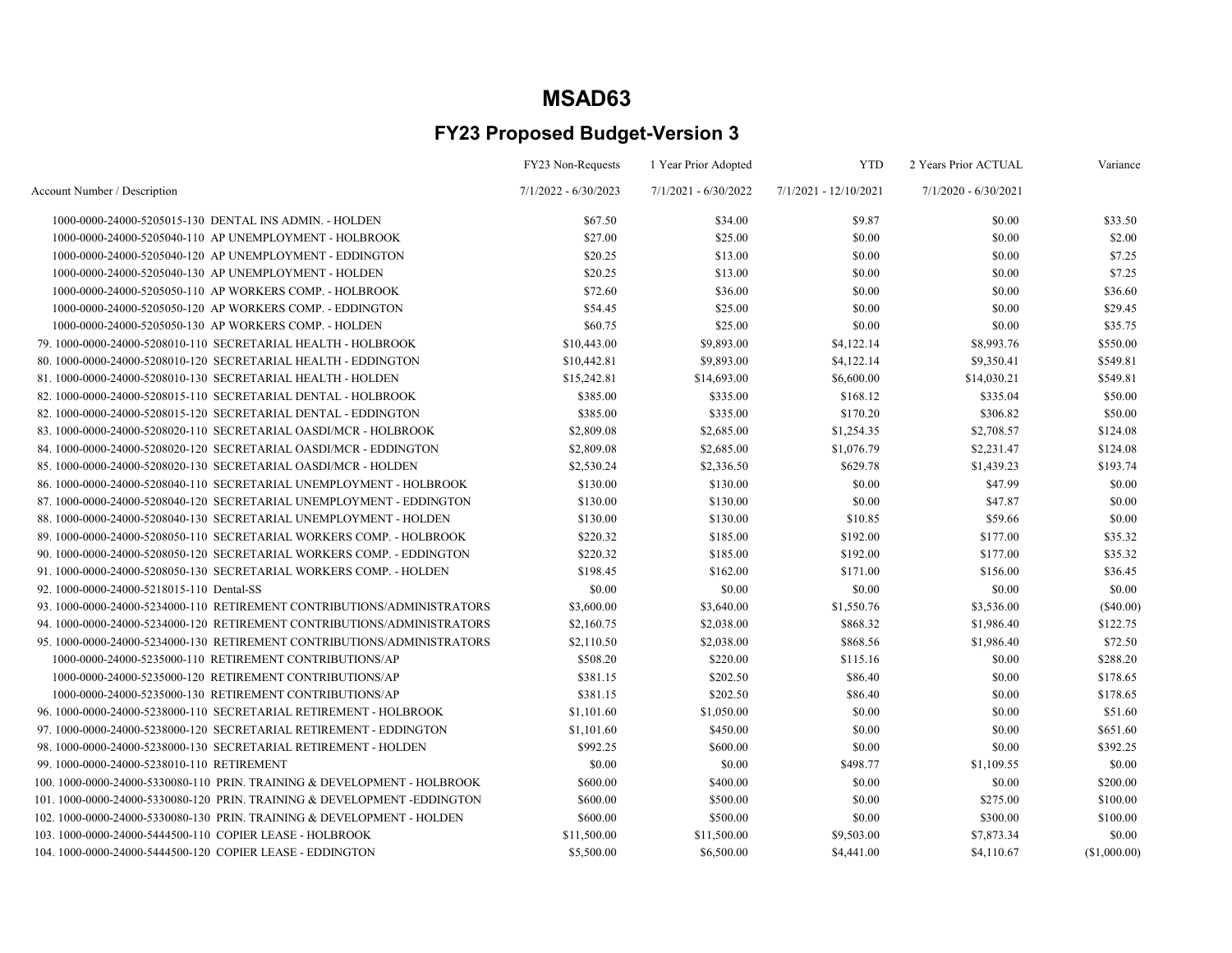|                                                                        | FY23 Non-Requests      | 1 Year Prior Adopted   | <b>YTD</b>              | 2 Years Prior ACTUAL   | Variance        |
|------------------------------------------------------------------------|------------------------|------------------------|-------------------------|------------------------|-----------------|
| Account Number / Description                                           | $7/1/2022 - 6/30/2023$ | $7/1/2021 - 6/30/2022$ | $7/1/2021 - 12/10/2021$ | $7/1/2020 - 6/30/2021$ |                 |
| 105.1000-0000-24000-5444500-130 COPIER LEASE - HOLDEN                  | \$6,000.00             | \$7,500.00             | \$4,673.00              | \$4,342.67             | (\$1,500.00)    |
| 106.1000-0000-24000-5532000-110 TELEPHONE - HOLBROOK                   | \$4,260.00             | \$4,800.00             | \$1,776.85              | \$4,332.40             | $(\$540.00)$    |
| 107.1000-0000-24000-5532000-120 TELEPHONE - EDDINGTON                  | \$2,400.00             | \$2,220.00             | \$1,003.11              | \$2,305.67             | \$180.00        |
| 108.1000-0000-24000-5532000-130 TELEPHONE - HOLDEN                     | \$3,840.00             | \$3,840.00             | \$1,596.76              | \$4,150.75             | \$0.00          |
| 109. 1000-0000-24000-5580000-110 PRINCIPAL OFFICE TRAVEL - HOLBROOK    | \$150.00               | \$150.00               | \$0.00                  | \$0.00                 | \$0.00          |
| 110.1000-0000-24000-5580000-120 PRINCIPAL OFFICE TRAVEL - EDDINGTON    | \$300.00               | \$250.00               | \$0.00                  | \$55.24                | \$50.00         |
| 111.1000-0000-24000-5580000-130 PRINCIPAL OFFICE TRAVEL - HOLDEN       | \$300.00               | \$250.00               | \$0.00                  | \$55.25                | \$50.00         |
| 112. 1000-0000-24000-5600010-110 OFFICE SUPPLIES - HOLBROOK            | \$750.00               | \$750.00               | \$291.69                | \$711.33               | \$0.00          |
| 113.1000-0000-24000-5600010-120 OFFICE SUPPLIES - EDDINGTON            | \$1,200.00             | \$1,000.00             | \$761.24                | \$646.05               | \$200.00        |
| 114.1000-0000-24000-5600010-130 OFFICE SUPPLIES - HOLDEN               | \$1,200.00             | \$1,000.00             | \$535.12                | \$750.00               | \$200.00        |
| 115.1000-0000-24000-5600030-110 POSTAGE - HOLBROOK                     | \$1,200.00             | \$1,200.00             | \$0.00                  | \$1,200.00             | \$0.00          |
| 116.1000-0000-24000-5600030-120 POSTAGE - EDDINGTON                    | \$1,400.00             | \$1,200.00             | \$395.02                | \$963.02               | \$200.00        |
| 117.1000-0000-24000-5600030-130 POSTAGE - HOLDEN                       | \$1,300.00             | \$1,200.00             | \$282.00                | \$905.00               | \$100.00        |
| 118. 1000-0000-24000-5810000-110 MEMBERSHIPS & DUES - HOLBROOK         | \$780.00               | \$605.00               | \$415.00                | \$470.00               | \$175.00        |
| <b>Subtotal School Administration</b>                                  | \$485,714.24           | \$454,093.47           | \$205,742.93            | \$403,225.05           | \$31,620.76     |
| <b>Regular Instruction</b>                                             |                        |                        |                         |                        |                 |
| 119. 1000-1000-21900-5340000-950 PURCHASED PROF. SERVICES              | \$1,150.00             | \$1,000.00             | \$270.00                | \$550.00               | \$150.00        |
| 120. 1000-1100-10000-5101010-110 TEACHER SALARIES - HOLBROOK           | \$839,046.00           | \$793,733.00           | \$227,498.54            | \$810,059.81           | \$45,313.00     |
| 121. 1000-1100-10000-5101010-130 TEACHERS SALARIES - HOLDEN            | \$405,800.00           | \$405,905.00           | \$110,338.97            | \$410,176.61           | (\$105.00)      |
| 1000-1100-10000-5102000-110 ED TECH - WAGES                            | \$18,931.00            | \$41,342.00            | \$17,172.53             | \$27,046.35            | $(\$22,411.00)$ |
| 122. 1000-1100-10000-5102000-130 ED TECH - WAGES                       | \$18,930.00            | \$26,366.00            | \$10,209.49             | \$12,073.25            | $(\$7,436.00)$  |
| 123. 1000-1100-10000-5123000-110 SUBSTITUTE WAGES - HOLBROOK           | \$34,300.00            | \$31,770.00            | \$7,249.13              | \$11,827.50            | \$2,530.00      |
| 124. 1000-1100-10000-5123000-130 SUBSTITUTE WAGES - HOLDEN             | \$13,850.00            | \$15,885.00            | \$1,440.00              | \$6,525.00             | (\$2,035.00)    |
| 125. 1000-1100-10000-5156000-110 TEACHER LEADER STIPENDS - HOLBROOK    | \$0.00                 | \$0.00                 | \$0.00                  | \$1,500.00             | \$0.00          |
| 126. 1000-1100-10000-5156000-120 TEACHER LEADER STIPENDS - EDDINGTON   | \$0.00                 | \$0.00                 | \$0.00                  | \$2,250.00             | \$0.00          |
| 127. 1000-1100-10000-5156000-130 TEACHER LEADER STIPEND - HOLDEN       | \$0.00                 | \$0.00                 | \$0.00                  | \$2,000.00             | \$0.00          |
| 128. 1000-1100-10000-5201010-110 TEACHER - HEALTH INSURANCE - HOLBROOK | \$244,049.00           | \$239,901.00           | \$81,598.68             | \$204,108.70           | \$4,148.00      |
| 129, 1000-1100-10000-5201010-130 TEACHER - HEALTH INSURANCE - HOLDEN   | \$80,864.00            | \$79,785.00            | \$26,445.30             | \$78,170.80            | \$1,079.00      |
| 130. 1000-1100-10000-5201015-110 TEACHER - DENTAL INSURANCE - HOLBROOK | \$7,035.00             | \$6,030.00             | \$2,300.34              | \$5,370.26             | \$1,005.00      |
| 131.1000-1100-10000-5201015-130 TEACHER - DENTAL INSURANCE - HOLDEN    | \$3,310.00             | \$2,680.00             | \$1,118.58              | \$2,692.17             | \$630.00        |
| 132. 1000-1100-10000-5201020-110 TEACHER - MCR - HOLBROOK              | \$12,166.17            | \$11,509.13            | \$2,900.81              | \$10,520.96            | \$657.04        |
| 133, 1000-1100-10000-5201020-130 TEACHER - MCR - HOLDEN                | \$5,884.10             | \$5,820.01             | \$1,583.24              | \$5,859.92             | \$64.09         |
| 134.1000-1100-10000-5201040-110 TEACHER - UNEMPLOYMENT - HOLBROOK      | \$2,280.00             | \$2,280.00             | \$78.74                 | \$934.63               | \$0.00          |
| 135.1000-1100-10000-5201040-130 TEACHER - UNEMPLOYMENT - HOLDEN        | \$980.00               | \$960.00               | \$44.19                 | \$383.93               | \$20.00         |
| 136. 1000-1100-10000-5201050-110 TEACHER - WORKERS COMP. - HOLBROOK    | \$5,033.38             | \$4,944.00             | \$5,452.00              | \$4,238.36             | \$89.38         |
| 137. 1000-1100-10000-5201050-130 TEACHER - WORKERS COMP. - HOLDEN      | \$2,434.80             | \$2,380.00             | \$2,580.00              | \$2,449.00             | \$54.80         |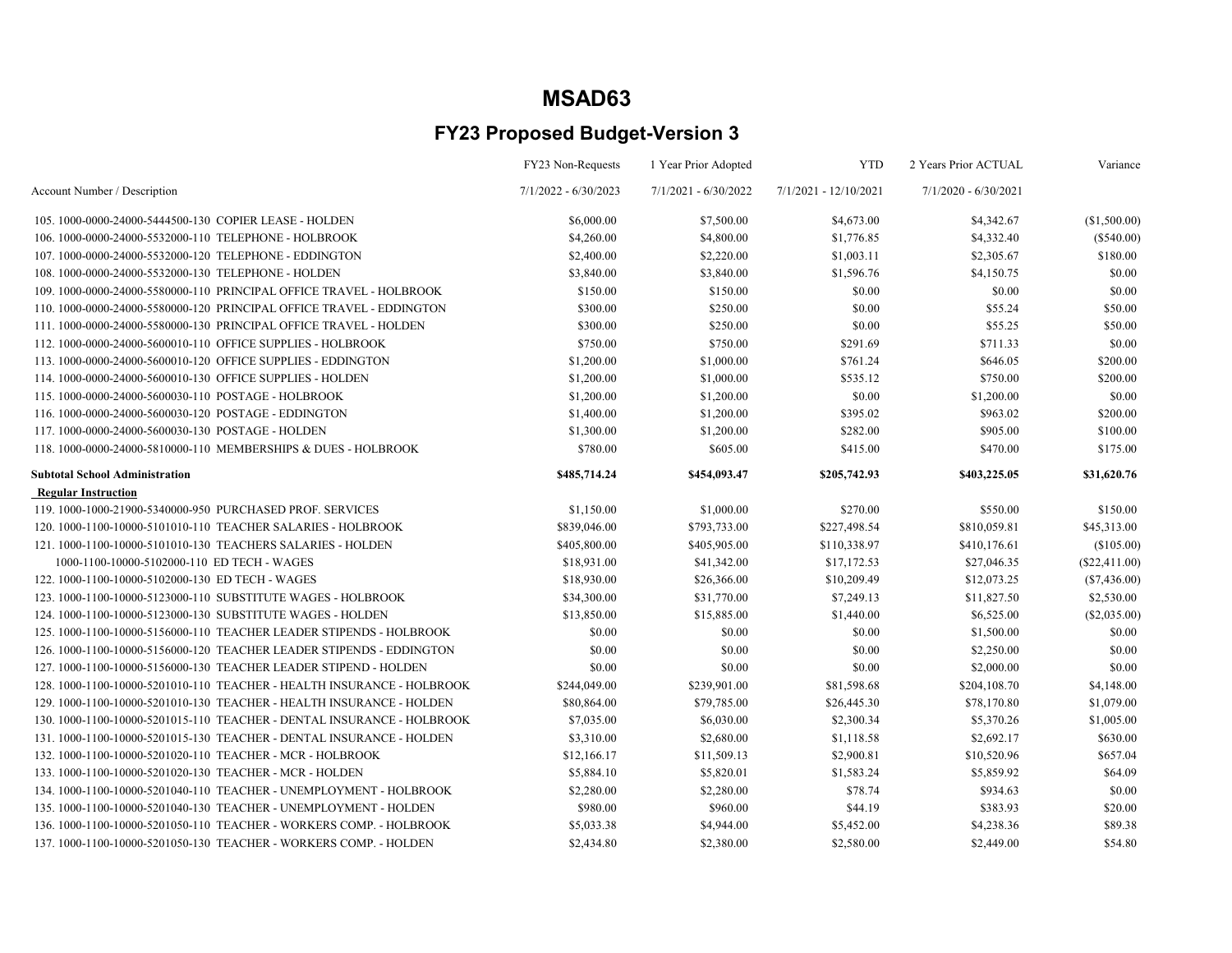|                                                                      | FY23 Non-Requests      | 1 Year Prior Adopted   | <b>YTD</b>              | 2 Years Prior ACTUAL   | Variance      |
|----------------------------------------------------------------------|------------------------|------------------------|-------------------------|------------------------|---------------|
| Account Number / Description                                         | $7/1/2022 - 6/30/2023$ | $7/1/2021 - 6/30/2022$ | $7/1/2021 - 12/10/2021$ | $7/1/2020 - 6/30/2021$ |               |
| 1000-1100-10000-5202010-110 ED TECH - HEALTH                         | \$18,386.00            | \$19,786.00            | \$5,173.92              | \$8,993.80             | (\$1,400.00)  |
| 138, 1000-1100-10000-5202010-130 ED TECH - HEALTH                    | \$7,943.00             | \$9,893.00             | \$0.00                  | \$5,486.22             | (\$1,950.00)  |
| 1000-1100-10000-5202015-110 ED TECH - DENTAL                         | \$450.00               | \$670.00               | \$237.49                | \$279.20               | $(\$220.00)$  |
| 139. 1000-1100-10000-5202015-130 ED TECH - DENTAL                    | \$385.00               | \$335.00               | \$0.00                  | \$194.72               | \$50.00       |
| 1000-1100-10000-5202020-110 ED TECH - OASDI/MCR                      | \$274.50               | \$3,162.66             | \$241.35                | \$620.73               | (\$2,888.16)  |
| 140. 1000-1100-10000-5202020-130 ED TECH - OASDI/MCR                 | \$274.49               | \$1,097.00             | \$781.01                | \$166.41               | $(\$822.52)$  |
| 1000-1100-10000-5202040-110 UNEMPLOYMENT                             | \$240.00               | \$0.00                 | \$0.00                  | \$0.00                 | \$240.00      |
| 141.1000-1100-10000-5202040-130 UNEMPLOYMENT                         | \$260.00               | \$250.00               | \$0.00                  | \$43.30                | \$10.00       |
| 1000-1100-10000-5202050-110 ED TECH - W/C                            | \$113.59               | \$0.00                 | \$0.00                  | \$0.00                 | \$113.59      |
| 142. 1000-1100-10000-5202050-130 ED TECH - W/C                       | \$138.58               | \$185.00               | \$192.00                | \$0.00                 | (\$46.42)     |
| 143. 1000-1100-10000-5203000-110 SUBSTITUTE BENEFITS - HOLBROOK      | \$5,198.95             | \$2,430.41             | \$314.44                | \$671.29               | \$2,768.54    |
| 144. 1000-1100-10000-5203000-130 SUBSTITUTE BENEFITS - HOLDEN        | \$2,577.51             | \$1,215.20             | \$65.70                 | \$137.49               | \$1,362.31    |
| 145.1000-1100-10000-5231010-110 RETIREMENT                           | \$35,239.93            | \$33,019.29            | \$8,120.13              | \$31,315.75            | \$2,220.64    |
| 146.1000-1100-10000-5231010-130 RETIREMENT                           | \$17,043.60            | \$16,697.41            | \$4,237.05              | \$17,038.21            | \$346.19      |
| 1000-1100-10000-5232000-110 ED TECH - RETIREMENT                     | \$795.10               | \$0.00                 | \$0.00                  | \$0.00                 | \$795.10      |
| 147. 1000-1100-10000-5232000-130 ED TECH - RETIREMENT                | \$795.06               | \$885.90               | \$0.00                  | \$502.25               | $(\$90.84)$   |
| 148.1000-1100-10000-5233000-110 RETIREMENT                           | \$0.00                 | \$489.63               | \$145.09                | \$165.69               | (\$489.63)    |
| 149. 1000-1100-10000-5251000-110 TEACHER TUITION - HOLBROOK          | \$10,000.00            | \$12,000.00            | \$0.00                  | \$13,241.00            | (\$2,000.00)  |
| 150. 1000-1100-10000-5251000-130 TEACHER TUITION - HOLDEN            | \$5,000.00             | \$6,000.00             | \$0.00                  | \$5,880.00             | (\$1,000.00)  |
| 151.1000-1100-10000-5330000-110 TEACHER TRAINING & DEV, - HOLBROOK   | \$4,925.00             | \$4,925.00             | \$335.72                | \$914.26               | \$0.00        |
| 152. 1000-1100-10000-5330000-130 TEACHER TRAINING & DEV. - HOLDEN    | \$1,750.00             | \$1,750.00             | \$185.72                | \$130.00               | \$0.00        |
| 153.1000-1100-10000-5433000-110 CONTRACTED SERVICES                  | \$0.00                 | \$20,000.00            | \$3,133.00              | \$15,626.00            | (\$20,000.00) |
| 154.1000-1100-10000-5500000-130 OTHER PURCHASES SERVICES             | \$3,750.00             | \$3,720.00             | \$0.00                  | \$2,120.00             | \$30.00       |
| 155. 1000-1100-10000-5610000-110 TEACHING SUPPLIES - HOLBROOK        | \$24,000.00            | \$23,507.00            | \$12,336.71             | \$15,835.56            | \$493.00      |
| 156. 1000-1100-10000-5610000-130 TEACHING SUPPLIES - HOLDEN          | \$10,325.00            | \$8,050.00             | \$6,236.40              | \$6,638.35             | \$2,275.00    |
| 157. 1000-1100-10000-5610510-110 SPECIALISTS SUPPLIES-HOLBROOK       | \$9,900.00             | \$8,000.00             | \$4,308.10              | \$4,504.11             | \$1,900.00    |
| 158, 1000-1100-10000-5610510-120 SPECIALISTS SUPPLIES - EDD          | \$2,000.00             | \$1,600.00             | \$766.86                | \$1,628.03             | \$400.00      |
| 159. 1000-1100-10000-5610510-130 SPECIALISTS SUPPLIES- HLDN          | \$2,000.00             | \$1,600.00             | \$713.47                | \$1,834.12             | \$400.00      |
| 160. 1000-1100-10000-5611010-110 NEW INSTRUCTIONAL EQUIP. - HOLBROOK | \$0.00                 | \$0.00                 | \$0.00                  | \$0.00                 | \$0.00        |
| 161.1000-1100-10000-5611020-130 REPLACE INST. EQUIP. - HOLDEN        | \$0.00                 | \$300.00               | \$0.00                  | \$0.00                 | $(\$300.00)$  |
| 162.1000-1100-10000-5640000-110 TEXTBOOKS - HOLBROOK                 | \$2,290.80             | \$1,390.00             | \$29.95                 | \$4,709.98             | \$900.80      |
| 163.1000-1100-10000-5640000-130 TEXTBOOKS - HOLDEN                   | \$3,421.00             | \$4,250.00             | \$5,690.82              | \$1,693.62             | $(\$829.00)$  |
| 164. 1000-1100-10000-5733000-130 FURNITURE & FIXTURES                | \$0.00                 | \$500.00               | \$435.00                | \$0.00                 | $(\$500.00)$  |
| 1000-1100-10000-5850000-110 SPORTS/FIELD TRIPS-HOLBROOK              | \$1,400.00             | \$900.00               | \$100.00                | \$105.00               | \$500.00      |
| 1000-1100-10000-5850000-130 SPORTS/FIELD TRIPS-HOLDEN                | \$440.00               | \$440.00               | \$0.00                  | \$575.00               | \$0.00        |
| 165.1000-1100-10000-5890000-110 OTHER INSTRUCTIONAL EXP.-HOLBROOK    | \$700.00               | \$0.00                 | \$0.00                  | \$199.00               | \$700.00      |
| 1000-1100-27000-5118040-900 SPORTS/FIELD TRIPS-DRIVER WAGES          | \$5,241.45             | \$4,855.50             | \$0.00                  | \$0.00                 | \$385.95      |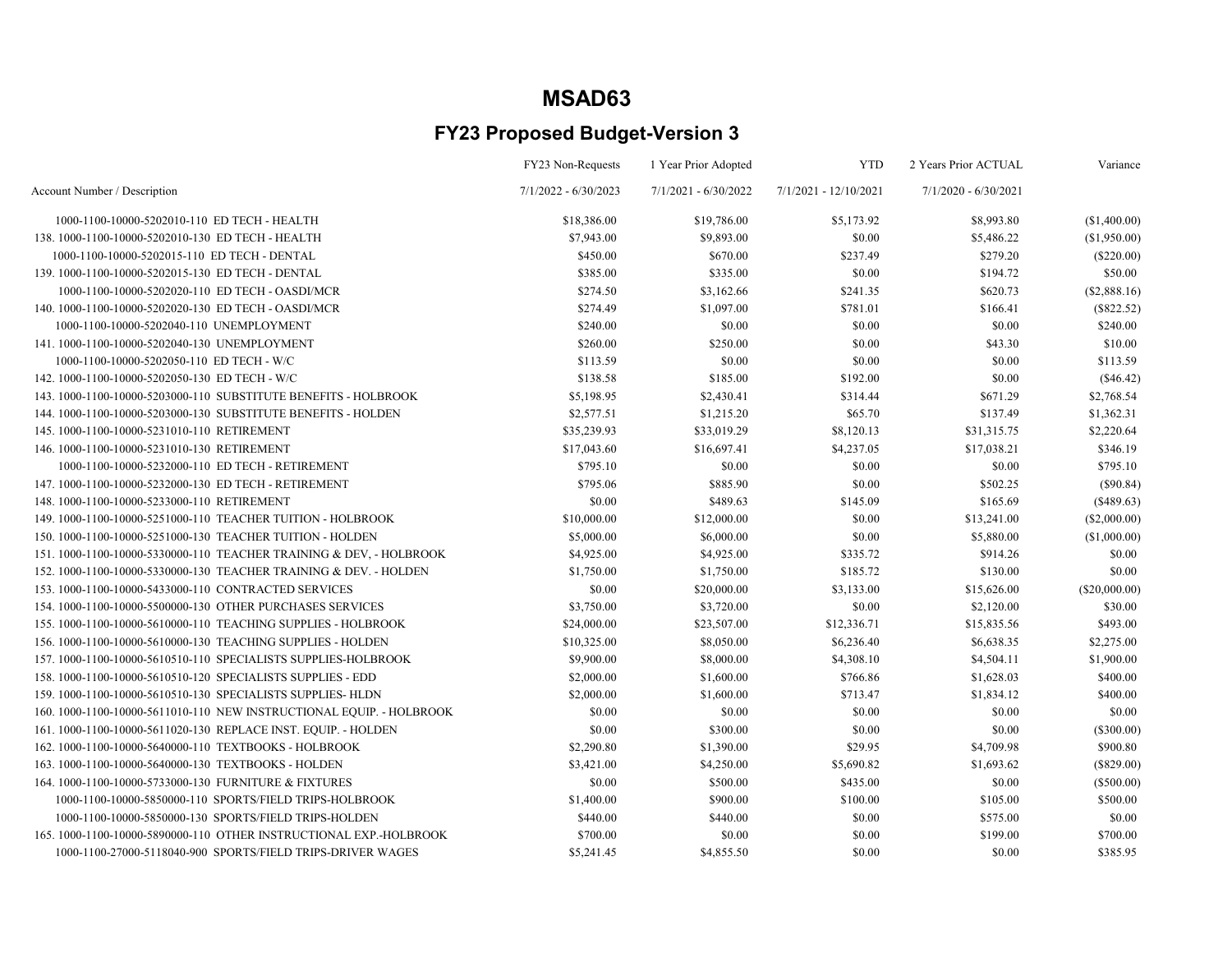|                                                                        | FY23 Non-Requests      | 1 Year Prior Adopted   | <b>YTD</b>            | 2 Years Prior ACTUAL   | Variance       |
|------------------------------------------------------------------------|------------------------|------------------------|-----------------------|------------------------|----------------|
| Account Number / Description                                           | $7/1/2022 - 6/30/2023$ | $7/1/2021 - 6/30/2022$ | 7/1/2021 - 12/10/2021 | $7/1/2020 - 6/30/2021$ |                |
| 1000-1100-27000-5208000-900 SPORTS/FIELD TRIPS-DRIVER BENES            | \$400.97               | \$371.45               | \$0.00                | \$0.00                 | \$29.52        |
| 166, 1000-1120-10000-5101010-120 K-2 TEACHER SALARIES-EDDINGTON        | \$418,896.00           | \$409,101.00           | \$125,959.92          | \$434,493.85           | \$9,795.00     |
| 167. 1000-1120-10000-5101010-130 K-2 TEACHING SALARIES - HOLDEN        | \$151,000.00           | \$103,000.00           | \$43,668.25           | \$165,325.00           | \$48,000.00    |
| 168, 1000-1120-10000-5102000-120 K-2 ED. TECH. WAGES - EDDINGTON       | \$47,601.00            | \$46,872.00            | \$14,570.26           | \$42,537.85            | \$729.00       |
| 1000-1120-10000-5102000-120 K-2 ED. TECH. WAGES - hdn                  | \$23,019.00            | \$25,389.00            | \$0.00                | \$0.00                 | (\$2,370.00)   |
| 169.1000-1120-10000-5123000-120 K-2 SUBSTITUTE WAGES - EDDINGTON       | \$17,150.00            | \$15,885.00            | \$4,320.00            | \$20,880.00            | \$1,265.00     |
| 170. 1000-1120-10000-5123000-130 K-2 SUBSTITUTE WAGES - HOLDEN         | \$3,300.00             | \$2,300.00             | \$0.00                | \$405.00               | \$1,000.00     |
| 171. 1000-1120-10000-5201010-120 K-2 TEACHER HEALTH - EDDINGTON        | \$124,672.00           | \$126,935.00           | \$60,556.29           | \$120,369.95           | $(\$2,263.00)$ |
| 172. 1000-1120-10000-5201010-130 K-2 TEACHER HEALTH - HOLDEN           | \$30,452.00            | \$20,336.00            | \$9,799.58            | \$21,490.00            | \$10,116.00    |
| 173. 1000-1120-10000-5201015-120 K-2 TEACHER DENTAL - EDDINGTON        | \$4,020.00             | \$3,015.00             | \$1,265.69            | \$2,571.43             | \$1,005.00     |
| 174. 1000-1120-10000-5201015-130 TEACHER DENTAL - HOLDEN               | \$700.00               | \$670.00               | \$290.78              | \$670.08               | \$30.00        |
| 175. 1000-1120-10000-5201020-120 K-2 TEACHER MCR - EDDINGTON           | \$6,073.99             | \$5,866.35             | \$1,774.28            | \$6,124.33             | \$207.64       |
| 176, 1000-1120-10000-5201020-130 TEACHER MEDICARE - HOLDEN             | \$2,189.50             | \$1,493.50             | \$627.99              | \$2,374.53             | \$696.00       |
| 177. 1000-1120-10000-5201040-120 K-2 TEACHER UNEMPLOYMENT - EDDINGTON  | \$1,320.00             | \$1,320.00             | \$137.63              | \$420.03               | \$0.00         |
| 178. 1000-1120-10000-5201040-130 TEACHER UNEMPLOYMENT - HOLDEN         | \$375.00               | \$250.00               | \$0.00                | \$144.02               | \$125.00       |
| 179. 1000-1120-10000-5201050-120 K-2 TEACHER WORKERS COMP. - EDDINGTON | \$2,513.38             | \$2,444.00             | \$2,687.00            | \$2,131.00             | \$69.38        |
| 180, 1000-1120-10000-5201050-130 TEACHER WORKERS COMPENSATION - HOLDEN | \$1,208.00             | \$1,160.00             | \$0.00                | \$981.00               | \$48.00        |
| 181.1000-1120-10000-5202000-120 K-2 ED. TECH. BENEFITS-EDDINGTON       | \$0.00                 | \$0.00                 | \$545.34              | \$1,105.09             | \$0.00         |
| 182. 1000-1120-10000-5202010-120 ED TECH - HEALTH                      | \$12,943.00            | \$10,893.00            | \$3,147.83            | \$8,691.47             | \$2,050.00     |
| 1000-1120-10000-5202010-130 ED TECH - HEALTH                           | \$10,443.00            | \$9,893.00             | \$0.00                | \$0.00                 | \$550.00       |
| 183. 1000-1120-10000-5202015-120 ED TECH - DENTAL                      | \$770.00               | \$670.00               | \$147.84              | \$322.32               | \$100.00       |
| 1000-1120-10000-5202015-130 ED TECH - DENTAL                           | \$385.00               | \$335.00               | \$0.00                | \$0.00                 | \$50.00        |
| 184. 1000-1120-10000-5202020-120 ED TECH - OASDI/MCR                   | \$690.21               | \$3,585.71             | \$0.00                | \$0.00                 | $(\$2,895.50)$ |
| 184. 1000-1120-10000-5202020-130 ED TECH - OASDI/MCR                   | \$333.78               | \$920.00               | \$0.00                | \$0.00                 | $(\$586.22)$   |
| 185.1000-1120-10000-5202040-120 Ed Tech UNEMPLOYMENT                   | \$250.00               | \$250.00               | \$0.00                | \$0.00                 | \$0.00         |
| 186, 1000-1120-10000-5203000-120 K-2 SUBSTITUTE BENEFITS - EDDINGTON   | \$2,611.98             | \$1,215.20             | \$132.98              | \$546.36               | \$1,396.78     |
| 187.1000-1120-10000-5203000-130 K-2 SUBSTITUTE BENEFITS - HOLDEN       | \$252.45               | \$7,879.50             | \$0.00                | \$7.49                 | (\$7,627.05)   |
| 188.1000-1120-10000-5231010-120 Retirement                             | \$17,593.63            | \$16,830.36            | \$4,836.88            | \$18,080.99            | \$763.27       |
| 189.1000-1120-10000-5231010-130 RETIREMENT                             | \$6,342.00             | \$4,284.80             | \$1,676.90            | \$6,877.52             | \$2,057.20     |
| 190. 1000-1120-10000-5232000-120 ED TECH - RETIREMENT                  | \$1,999.24             | \$1,574.90             | \$363.56              | \$1,524.45             | \$424.34       |
| 191.1000-1120-10000-5233000-120 RETIREMENT                             | \$0.00                 | \$0.00                 | \$10.37               | \$677.68               | \$0.00         |
| 192. 1000-1120-10000-5251000-120 K-2 TEACHER TUITION - EDDINGTON       | \$5,000.00             | \$2,000.00             | \$0.00                | \$0.00                 | \$3,000.00     |
| 193. 1000-1120-10000-5330000-120 K-2 EE TRAINING & DEV. - EDDINGTON    | \$1,750.00             | \$1,500.00             | \$185.72              | \$50.00                | \$250.00       |
| 194.1000-1120-10000-5610000-120 K-2 INSTRUCTIONAL SUPPLIES - EDDINGTON | \$11,562.00            | \$10,000.00            | \$5,068.44            | \$9,678.06             | \$1,562.00     |
| 195. 1000-1120-10000-5610000-130 K-2 INSTRUCTIONAL SUPPLIES - HOLDEN   | \$6,187.50             | \$5,050.00             | \$742.04              | \$985.48               | \$1,137.50     |
| 196. 1000-1120-10000-5611020-120 REPLACE INST. EQUIP.                  | \$0.00                 | \$300.00               | \$0.00                | \$0.00                 | (\$300.00)     |
| 197, 1000-1120-10000-5640000-120 K-2 TEXTBOOKS - EDDINGTON             | \$4,436.00             | \$8,000.00             | \$7,966.06            | \$1,235.77             | (S3.564.00)    |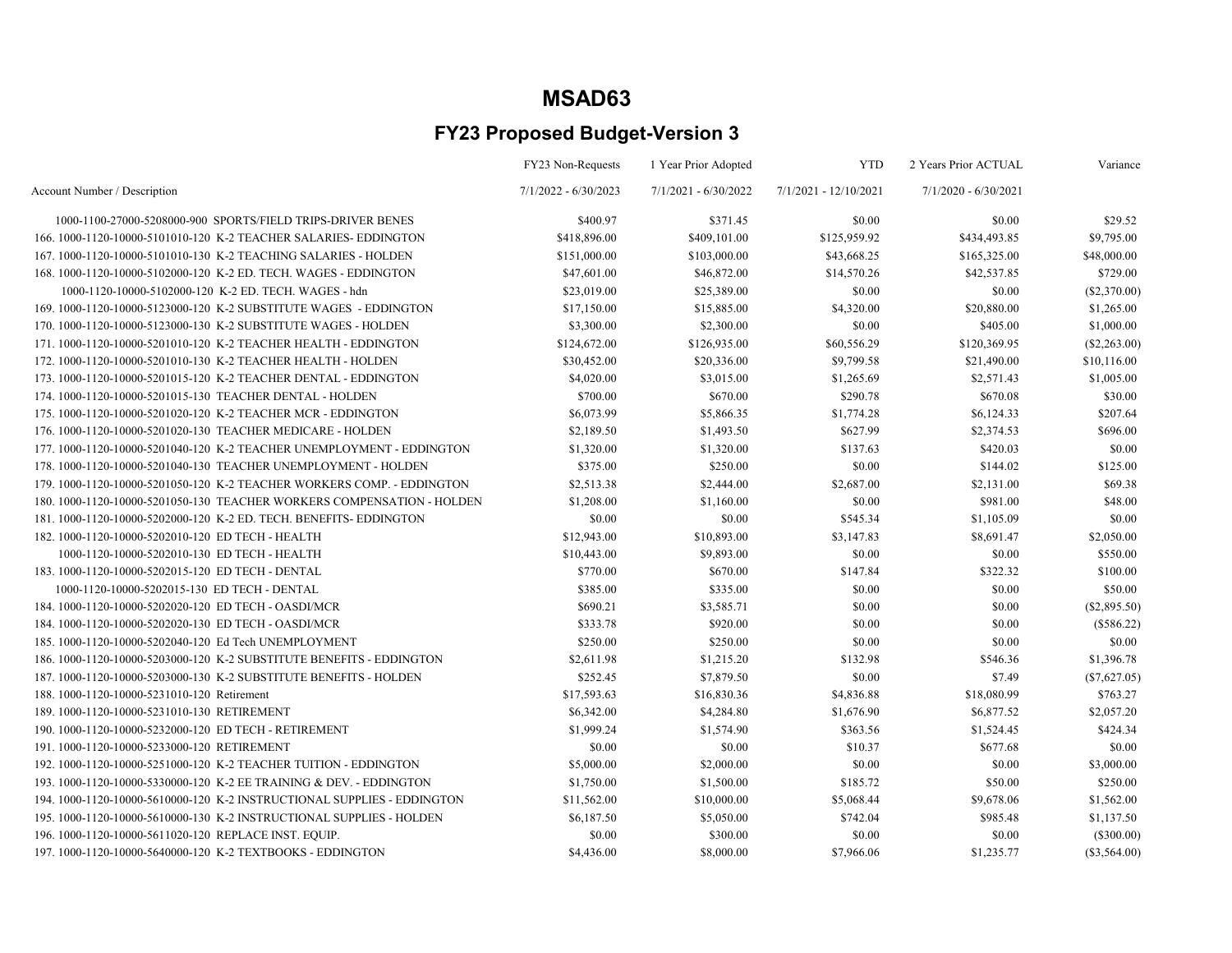|                                                                         | FY23 Non-Requests    | 1 Year Prior Adopted | <b>YTD</b>            | 2 Years Prior ACTUAL | Variance            |
|-------------------------------------------------------------------------|----------------------|----------------------|-----------------------|----------------------|---------------------|
| Account Number / Description                                            | 7/1/2022 - 6/30/2023 | 7/1/2021 - 6/30/2022 | 7/1/2021 - 12/10/2021 | 7/1/2020 - 6/30/2021 |                     |
| 198.1000-1120-10000-5640000-130 K-2 TEXTBOOKS - HOLDEN                  | \$1,833.00           | \$1,750.00           | \$0.00                | \$628.49             | \$83.00             |
| 199. 1000-1120-10000-5733000-120 FURNITURE & FIXTURES                   | \$0.00               | \$500.00             | \$499.95              | \$99.99              | $(\$500.00)$        |
| 1000-1100-10000-5850000-120 FIELD TRIPS-EDD                             | \$660.00             | \$660.00             | \$0.00                | \$330.00             | \$0.00              |
| 1000-1100-10000-5850000-130 FIELD TRIPS-HDN                             | \$220.00             | \$220.00             | \$0.00                | \$0.00               | \$0.00              |
| 200.1000-4100-10000-5101010-950 SALARIES-ELL                            | \$5,975.00           | \$5,080.00           | \$1,561.56            | \$0.00               | \$895.00            |
| 1000-4100-10000-5201010-950 PROF BENES-ELL                              | \$250.95             | \$251.00             | \$70.88               | \$0.00               | (\$0.05)            |
| 1000-4100-10000-5201020-950 FICA/MEDI                                   | \$86.64              | \$74.00              | \$20.59               | \$0.00               | \$12.64             |
| 1000-4100-10000-5610010-950 INSTRUCTIONAL SUPP.-ELL                     | \$150.00             | \$300.00             | \$0.00                | \$0.00               | (\$150.00)          |
| 200.1000-4900-10000-5101010-950 SALARIES-GT                             | \$52,909.00          | \$45,000.00          | \$9,606.12            | \$35,498.61          | \$7,909.00          |
| 201.1000-2900-10000-5123000-950 GIFTED & TALENTED - SUBSTITUTES         | \$800.00             | \$720.00             | \$0.00                | \$0.00               | \$80.00             |
| 202. 1000-2900-10000-5201000-950 PROFESSIONAL BENEFITS                  | \$9,524.00           | \$14,000.00          | \$3,220.86            | \$9,350.95           | (\$4,476.00)        |
| 203.1000-2900-10000-5223000-950 GIFTED & TALENTED - SUBSTITUTE BENEFITS | \$61.20              | \$55.00              | \$0.00                | \$0.00               | \$6.20              |
| 204.1000-2900-10000-5330000-950 GIFTED & TALENTED - EMPLOYEE TRAINING   | \$200.00             | \$200.00             | \$0.00                | \$0.00               | \$0.00              |
| 205.1000-2900-10000-5600000-950 GIFTED & TALENTED - OTHER SUPPLIES      | \$800.00             | \$600.00             | \$0.00                | \$30.00              | \$200.00            |
| 206.1000-2900-10000-5610000-950 GIFTED & TALENTED - INSTRUCTIONAL SUPP. | \$1,850.00           | \$1,850.00           | \$0.00                | \$1,491.15           | \$0.00              |
| 207.1000-2900-10000-5640000-950 GIFTED & TALENTED - TEXTBOOKS           | \$900.00             | \$900.00             | \$0.00                | \$175.96             | \$0.00              |
| <b>Subtotal Regular Instruction</b>                                     | \$2,867,962.41       | \$2,789,943.91       | \$857,522.06          | \$2,658,292.24       | \$78,018.50         |
| <b>Regular Instruction 9-12</b>                                         |                      |                      |                       |                      |                     |
| 1000-1100-10000-5561000-190 K-8 TUITION PAID TO OTHER RSU'S             | \$8,489.25           | \$8,323.70           | \$0.00                | \$0.00               | \$165.55            |
| 208, 1000-1200-10000-5561000-990 9-12 TUITION PAID TO OTHER RSU'S       | \$1,632,632.50       | \$1,764,475.72       | \$240,747.61          | \$1,621,352.86       | (S131, 843.22)      |
| 209. 1000-1200-10000-5563000-990 9-12 PRIVATE SCHOOL TUITION            | \$1,176,921.30       | \$1,207,562.14       | \$486,964.70          | \$1,136,852.58       | $(\$30,640.84)$     |
| 210. 1000-1200-10000-5568000-990 INSURED VALUE FACTOR                   | \$70,615.00          | \$72,453.73          | \$31,082.78           | \$72,565.13          | (\$1,838.73)        |
| 211.1000-1200-10000-5900000-300 OTHER - CONTINGENCY                     | \$0.00               | \$0.00               | \$0.00                | \$0.00               | \$0.00              |
| <b>Subtotal REg 9-12</b>                                                | \$2,880,168.80       | \$3,052,815.29       | \$758,795.09          | $$2,830,770.57$ #    | (\$164, 157.24)     |
| <b>SUBTOTAL REG ED</b>                                                  | \$5,748,131.21       | \$5,842,759.20       | \$1,616,317.15        | \$5,489,062.81       | $($ \$86,138.74 $)$ |
| <b>Special Education</b>                                                |                      |                      |                       |                      |                     |
| 212. 1000-2200-10000-5101010-110 RR SALARIES                            | \$115,250.00         | \$81,375.00          | \$25,928.08           | \$83,625.00          | \$33,875.00         |
| 213. 1000-2200-10000-5101010-120 RR SALARIES                            | \$40,000.00          | \$41,500.00          | \$7,211.55            | \$40,250.00          | (\$1,500.00)        |
| 214. 1000-2200-10000-5101010-130 RR SALARIES                            | \$56,500.00          | \$54,750.00          | \$16,846.16           | \$53,000.00          | \$1,750.00          |
| 215. 1000-2200-10000-5102000-110 RR ED TECH - WAGES                     | \$77,652.00          | \$70,309.00          | \$11,044.39           | \$69,755.60          | \$7,343.00          |
| 216.1000-2200-10000-5102000-120 RR ED TECH - WAGES                      | \$83,641.00          | \$24,412.50          | \$19,816.04           | \$43,104.98          | \$59,228.50         |
| 217.1000-2200-10000-5102000-130 RR ED TECH - WAGES                      | \$83,380.00          | \$74,539.50          | \$18,655.67           | \$74,520.07          | \$8,840.50          |
| 218. 1000-2200-10000-5123000-950 SPECIAL ED. (RR) SUBSTITUTE - WAGES    | \$9,900.00           | \$8,940.00           | \$2,149.24            | \$10,007.26          | \$960.00            |
| 219. 1000-2200-10000-5201010-110 TCHR HEALTH INSURANCE                  | \$25,725.62          | \$25,928.00          | \$6,676.61            | \$18,665.06          | $(\$202.38)$        |
| 220. 1000-2200-10000-5201010-120 TCHR HEALTH INSURANCE                  | \$2,500.00           | \$2,500.00           | \$0.00                | \$0.00               | \$0.00              |
| 221, 1000-2200-10000-5201010-130 TCHR HEALTH INSURANCE                  | \$21,108.04          | \$21,108.00          | \$8,795.05            | \$16,790.55          | \$0.04              |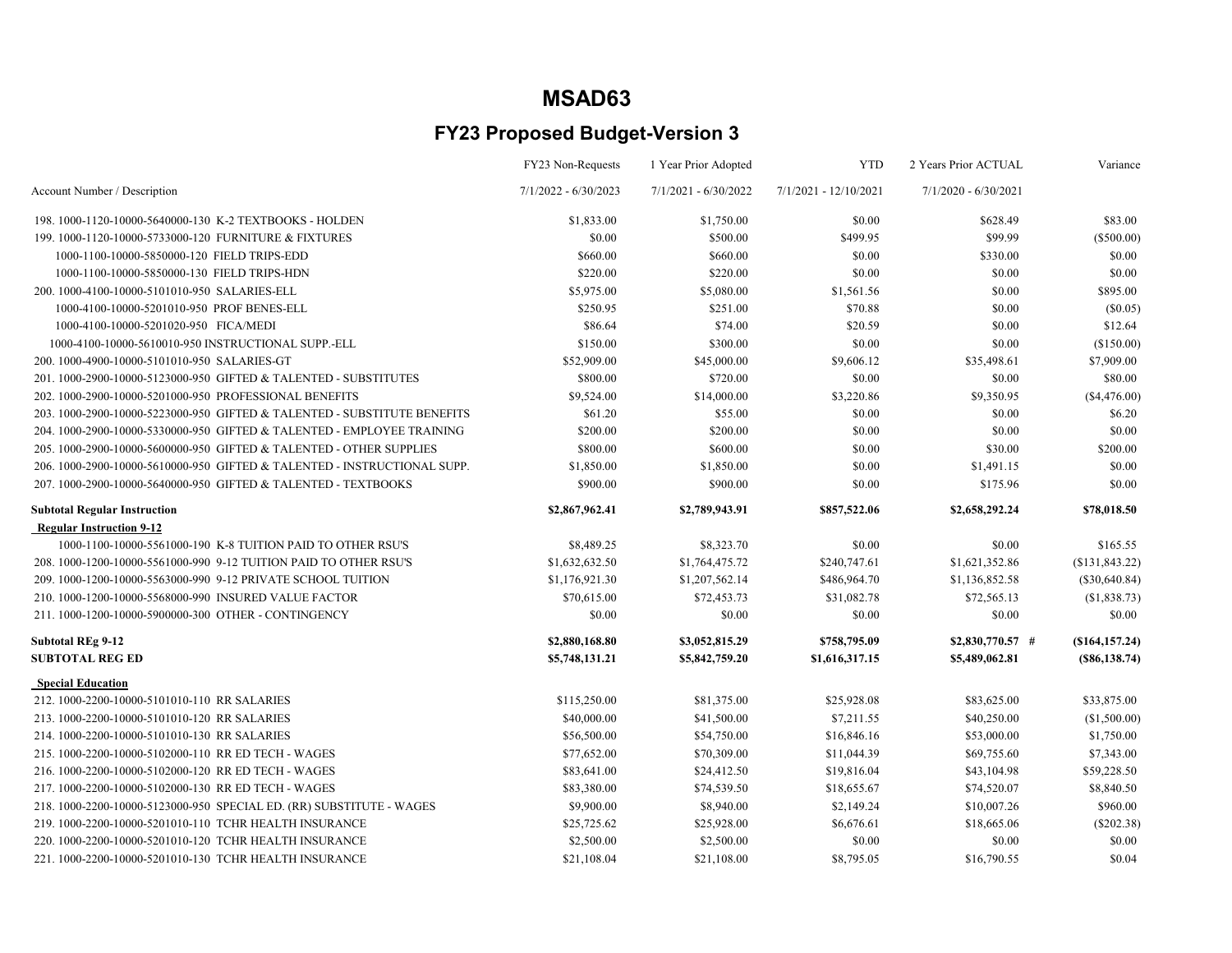|                                                                          | FY23 Non-Requests      | 1 Year Prior Adopted   | <b>YTD</b>            | 2 Years Prior ACTUAL   | Variance       |
|--------------------------------------------------------------------------|------------------------|------------------------|-----------------------|------------------------|----------------|
| Account Number / Description                                             | $7/1/2022 - 6/30/2023$ | $7/1/2021 - 6/30/2022$ | 7/1/2021 - 12/10/2021 | $7/1/2020 - 6/30/2021$ |                |
| 222. 1000-2200-10000-5201015-110 TCHR DENTAL INSURANCE                   | \$700.00               | \$670.00               | \$202.51              | \$651.92               | \$30.00        |
| 223, 1000-2200-10000-5201015-120 TCHR DENTAL INSURANCE                   | \$700.00               | \$335.00               | \$55.84               | \$335.04               | \$365.00       |
| 224. 1000-2200-10000-5201015-130 TCHR DENTAL INSURANCE                   | \$350.00               | \$335.00               | \$153.56              | \$335.04               | \$15.00        |
| 225.1000-2200-10000-5201020-110 FICA/MEDICARE                            | \$1,671.13             | \$1,179.94             | \$377.30              | \$793.44               | \$491.19       |
| 226.1000-2200-10000-5201020-120 FICA/MEDICARE                            | \$580.00               | \$601.75               | \$104.55              | \$735.69               | (\$21.75)      |
| 227.1000-2200-10000-5201020-130 FICA/MEDICARE                            | \$819.25               | \$793.88               | \$220.41              | \$697.45               | \$25.37        |
| 228. 1000-2200-10000-5201040-110 UNEMPLOYMENT COMP. INSURANCE            | \$260.00               | \$250.00               | \$0.00                | \$0.00                 | \$10.00        |
| 229. 1000-2200-10000-5201040-120 UNEMPLOYMENT COMP. INSURANCE            | \$130.00               | \$125.00               | \$0.00                | \$0.00                 | \$5.00         |
| 230. 1000-2200-10000-5201040-130 UNEMPLOYMENT COMP. INSURANCE            | \$130.00               | \$250.00               | \$0.00                | \$155.98               | (\$120.00)     |
| 231.1000-2200-10000-5201050-110 WORKERS'COMP. INSURANCE                  | \$461.00               | \$300.00               | \$323.00              | \$275.00               | \$161.00       |
| 232. 1000-2200-10000-5201050-120 WORKERS'COMP. INSURANCE                 | \$160.00               | \$150.00               | \$161.00              | \$341.00               | \$10.00        |
| 233.1000-2200-10000-5201050-130 WORKERS'COMP. INSURANCE                  | \$226.00               | \$150.00               | \$161.00              | \$258.00               | \$76.00        |
| 234.1000-2200-10000-5202010-110 ED TECH - HEALTH                         | \$33,307.03            | \$34,480.00            | \$4,800.69            | \$18,035.54            | (\$1,172.97)   |
| 235.1000-2200-10000-5202010-120 ED TECH - HEALTH                         | \$52,214.05            | \$19,786.00            | \$9,690.17            | \$27,166.35            | \$32,428.05    |
| 236. 1000-2200-10000-5202010-130 ED TECH - HEALTH                        | \$2,500.00             | \$9,893.00             | \$8,768.93            | \$24,732.88            | (S7, 393.00)   |
| 237. 1000-2200-10000-5202015-110 ED TECH - DENTAL                        | \$770.00               | \$1,005.00             | \$184.15              | \$658.88               | (\$235.00)     |
| 238. 1000-2200-10000-5202015-120 ED TECH - DENTAL                        | \$770.00               | \$335.00               | \$284.27              | \$376.92               | \$435.00       |
| 239. 1000-2200-10000-5202015-130 ED TECH - DENTAL                        | \$770.00               | \$1,005.00             | \$219.72              | \$589.07               | $(\$235.00)$   |
| 240. 1000-2200-10000-5202020-110 ED TECH - OASDI/MCR                     | \$1,125.95             | \$5,378.64             | \$158.27              | \$956.99               | $(\$4,252.69)$ |
| 241. 1000-2200-10000-5202020-120 ED TECH - OASDI/MCR                     | \$1,212.79             | \$1,867.56             | \$280.36              | \$564.85               | $(\$654.77)$   |
| 242. 1000-2200-10000-5202020-130 ED TECH - OASDI/MCR                     | \$2,500.59             | \$5,702.27             | \$261.24              | \$1,030.92             | $(\$3,201.68)$ |
| 243. 1000-2200-10000-5202040-110 ED TECH - UNEMPLOYMENT                  | \$390.00               | \$250.00               | \$5.57                | \$110.26               | \$140.00       |
| 244. 1000-2200-10000-5202040-120 ED TECH - UNEMPLOYMENT                  | \$520.00               | \$125.00               | \$17.84               | \$99.43                | \$395.00       |
| 245. 1000-2200-10000-5202040-130 ED TECH - UNEMPLOYMENT                  | \$260.00               | \$250.00               | \$0.00                | \$138.25               | \$10.00        |
| 246. 1000-2200-10000-5202050-110 ED TECH - WORKERS COMP                  | \$310.61               | \$280.00               | \$292.00              | \$205.00               | \$30.61        |
| 247. 1000-2200-10000-5202050-120 ED TECH - WORKERS COMP                  | \$334.56               | \$140.00               | \$146.00              | \$340.00               | \$194.56       |
| 248. 1000-2200-10000-5202050-130 ED TECH - WORKERS COMP                  | \$333.52               | \$280.00               | \$292.00              | \$240.00               | \$53.52        |
| 249. 1000-2200-10000-5203000-950 SPECIAL ED. (RR) SUBSTITUTE - BENEFITS  | \$757.35               | \$683.91               | \$106.11              | \$303.23               | \$73.44        |
| 250.1000-2200-10000-5231010-110 TCHR RETIREMENT                          | \$3,918.50             | \$3,485.20             | \$991.24              | \$2,969.61             | \$433.30       |
| 251.1000-2200-10000-5231010-120 TCHR RETIREMENT                          | \$1,360.00             | \$1,726.40             | \$276.90              | \$1,674.40             | (\$366.40)     |
| 1000-2200-10000-5231010-130 TCHR RETIREMENT                              | \$1,921.00             | \$0.00                 | \$0.00                | \$0.00                 | \$1,921.00     |
| 252. 1000-2200-10000-5232000-110 ED TECH - RETIREMENT                    | \$2,640.17             | \$2,277.60             | \$646.88              | \$2,204.80             | \$362.57       |
| 253. 1000-2200-10000-5232000-120 ED TECH - RETIREMENT                    | \$2,843.79             | \$2,924.85             | \$459.94              | \$2,405.56             | (\$81.06)      |
| 254. 1000-2200-10000-5232000-130 ED TECH - RETIREMENT                    | \$2,126.63             | \$1,015.56             | \$760.95              | \$1,443.11             | \$1,111.07     |
| 255.1000-2200-10000-5233000-950 RETIREMENT                               | \$0.00                 | \$3,100.84             | \$716.37              | \$3,099.90             | (\$3,100.84)   |
| 256. 1000-2200-10000-5252000-950 Tuition Support Staff                   | \$1,600.00             | \$1,600.00             | \$0.00                | \$0.00                 | \$0.00         |
| 257.1000-2200-10000-5330000-950 SPECIAL ED. (RR) TEACHER - TRAINING & DE | \$4,400.00             | \$4,400.00             | \$402.00              | \$929.00               | \$0.00         |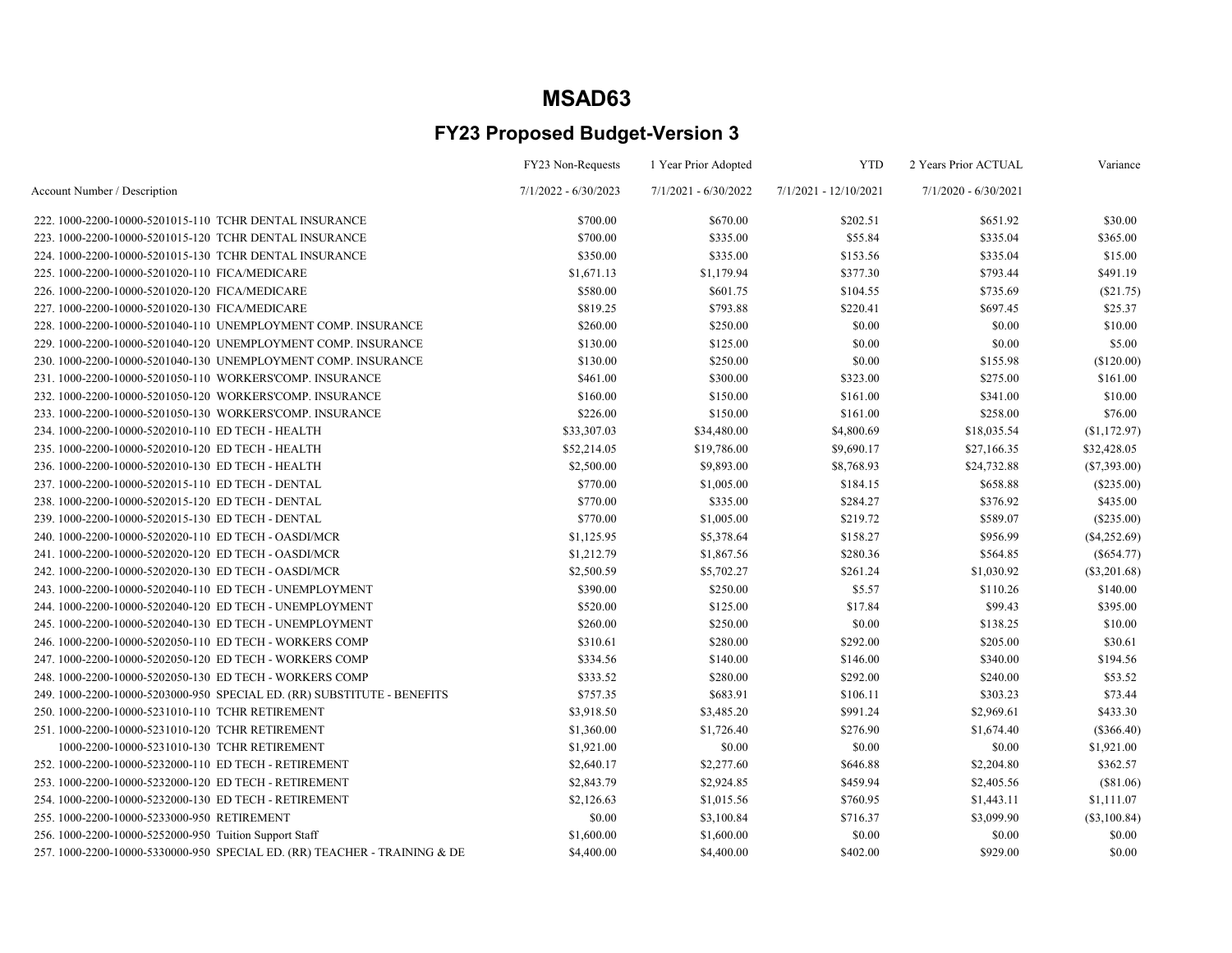|                                                                          | FY23 Non-Requests      | 1 Year Prior Adopted   | <b>YTD</b>            | 2 Years Prior ACTUAL   | Variance      |
|--------------------------------------------------------------------------|------------------------|------------------------|-----------------------|------------------------|---------------|
| Account Number / Description                                             | $7/1/2022 - 6/30/2023$ | $7/1/2021 - 6/30/2022$ | 7/1/2021 - 12/10/2021 | $7/1/2020 - 6/30/2021$ |               |
| 258. 1000-2200-10000-5344000-950 SPECIAL ED. (RR) PURCH. PROF. SERVICES  | \$12,810.00            | \$6,810.00             | \$929.00              | \$6,501.68             | \$6,000.00    |
| 1000-2200-23300-5561000-950 SPECIAL ED. - TUITION/ELEM                   | \$4,382.18             | \$4,150.00             | \$1,997.52            | \$0.00                 | \$232.18      |
| 1000-2200-23300-5561000-990 SPECIAL ED. - TUITION/HS                     | \$261,483.80           | \$281,340.74           | \$61,121.86           | \$0.00                 | (\$19,856.94) |
| 259. 1000-2200-10000-5600010-950 SPECIAL ED. (RR) TEACHING SUPPLIES      | \$1,600.00             | \$1,600.00             | \$1,013.13            | \$1,265.93             | \$0.00        |
| 260. 1000-2200-10000-5640000-950 SPECIAL ED. (RR) TEXTBOOKS              | \$3,327.00             | \$2,457.00             | \$1,452.61            | \$1,540.35             | \$870.00      |
| 261.1000-2200-10000-5690000-950 SPECIAL ED. (RR) OTHER SUPPLIES          | \$1,695.00             | \$520.00               | \$32.00               | \$1,540.50             | \$1,175.00    |
| 262. 1000-2300-10000-5101010-110 SC SALARIES                             | \$42,750.00            | \$57,750.00            | \$12,883.66           | \$63,891.00            | (\$15,000.00) |
| 263. 1000-2300-10000-5101010-130 SC SALARIES                             | \$42,250.00            | \$41,500.00            | \$12,769.21           | \$40,475.00            | \$750.00      |
| 264. 1000-2300-10000-5102000-110 SC ED TECH - WAGES                      | \$25,103.00            | \$25,714.50            | \$7,347.02            | \$30,479.59            | $(\$611.50)$  |
| 265. 1000-2300-10000-5102000-130 SC ED TECH - WAGES                      | \$28,488.00            | \$72,587.00            | \$17,016.82           | \$53,862.68            | (\$44,099.00) |
| 266. 1000-2300-10000-5102000-950 SPECIAL ED. (SCC) ED. TECH. - WAGES     | \$0.00                 | \$0.00                 | \$0.00                | \$0.00                 | \$0.00        |
| 267.1000-2300-10000-5123000-950 SPECIAL ED. (SCC) SUBSTITUTE - WAGES     | \$7,200.00             | \$6,500.00             | \$2,970.00            | \$7,470.00             | \$700.00      |
| 268. 1000-2300-10000-5201000-950 SPECIAL ED. (SCC) TEACHER BENEFITS      | \$0.00                 | \$0.00                 | \$44.93               | \$96.04                | \$0.00        |
| 269. 1000-2300-10000-5201010-110 TCHR HEALTH INSURANCE                   | \$18,581.21            | \$10,443.00            | \$6,509.12            | \$9,493.44             | \$8,138.21    |
| 270. 1000-2300-10000-5201010-130 TCHR HEALTH INSURANCE                   | \$17,508.74            | \$21,109.00            | \$7,473.11            | \$16,481.60            | (\$3,600.26)  |
| 271. 1000-2300-10000-5201015-110 TCHR DENTAL INSURANCE                   | \$335.00               | \$335.00               | \$153.56              | \$335.04               | \$0.00        |
| 272. 1000-2300-10000-5201015-130 TCHR DENTAL INSURANCE                   | \$335.00               | \$335.00               | \$153.56              | \$335.04               | \$0.00        |
| 273.1000-2300-10000-5201020-110 FICA/MEDICARE                            | \$619.88               | \$837.38               | \$162.99              | \$920.08               | (\$217.51)    |
| 274.1000-2300-10000-5201020-130 FICA/MEDICARE                            | \$612.63               | \$601.75               | \$0.00                | \$0.00                 | \$10.88       |
| 275. 1000-2300-10000-5201040-110 UNEMPLOYMENT COMP. INSURANCE            | \$130.00               | \$125.00               | \$0.00                | \$0.00                 | \$5.00        |
| 1000-2300-10000-5201040-130 UNEMPLOYMENT COMP. INSURANCE                 | \$130.00               | \$125.00               | \$0.00                | \$70.32                | \$5.00        |
| 276. 1000-2300-10000-5201050-110 WORKERS'COMP. INSURANCE                 | \$171.00               | \$140.00               | \$146.00              | \$315.00               | \$31.00       |
| 277.1000-2300-10000-5201050-130 WORKERS'COMP. INSURANCE                  | \$169.00               | \$140.00               | \$146.00              | \$205.00               | \$29.00       |
| 278. 1000-2300-10000-5202010-110 ED TECH - HEALTH                        | \$2,500.00             | \$10,893.00            | \$0.00                | \$8,993.80             | (S8, 393.00)  |
| 279. 1000-2300-10000-5202010-130 ED TECH - HEALTH                        | \$12,942.81            | \$29,680.00            | \$4,852.00            | \$11,667.76            | (\$16,737.19) |
| 280. 1000-2300-10000-5202010-950 SPECIAL ED. (SCC) ED. TECH. - HEALTH    | \$0.00                 | \$0.00                 | \$0.00                | \$0.00                 | \$0.00        |
| 281.1000-2300-10000-5202015-110 ED TECH - DENTAL                         | \$385.00               | \$1,005.00             | \$0.00                | \$55.84                | $(\$620.00)$  |
| 281. 1000-2300-10000-5202015-130 ED TECH - DENTAL                        | \$770.00               | \$670.00               | \$202.17              | \$351.76               | \$100.00      |
| 283. 1000-2300-10000-5202020-110 ED TECH - OASDI/MCR                     | \$363.99               | \$372.86               | \$106.53              | \$673.80               | (\$8.87)      |
| 284. 1000-2300-10000-5202020-130 ED TECH - OASDI/MCR                     | \$413.08               | \$1,052.51             | \$243.03              | \$458.58               | $(\$639.43)$  |
| 285.1000-2300-10000-5202020-950 SPECIAL ED. (SCC) ED. TEDH. - OASDI/MCR  | \$0.00                 | \$0.00                 | \$0.00                | \$313.15               | \$0.00        |
| 286.1000-2300-10000-5202040-110 ED TECH - UNEMPLOYMENT                   | \$390.00               | \$375.00               | \$13.39               | \$56.06                | \$15.00       |
| 287. 1000-2300-10000-5202040-130 ED TECH - UNEMPLOYMENT                  | \$520.00               | \$375.00               | \$0.00                | \$0.00                 | \$145.00      |
| 288.1000-2300-10000-5202040-950 SPECIAL ED. (SCC) ED. TECH. - UNEMPLOYM  | \$0.00                 | \$0.00                 | \$0.00                | \$85.51                | \$0.00        |
| 289. 1000-2300-10000-5202050-110 ED TECH - WORKERS COMP                  | \$100.41               | \$420.00               | \$438.00              | \$348.00               | (\$319.59)    |
| 290. 1000-2300-10000-5202050-130 ED TECH - WORKERS COMP                  | \$113.95               | \$280.00               | \$292.00              | \$197.00               | (\$166.05)    |
| 291. 1000-2300-10000-5203000-950 SPECIAL ED. (SCC) SUBSTITUTE - BENEFITS | \$572.40               | \$497.25               | \$91.24               | \$263.79               | \$75.15       |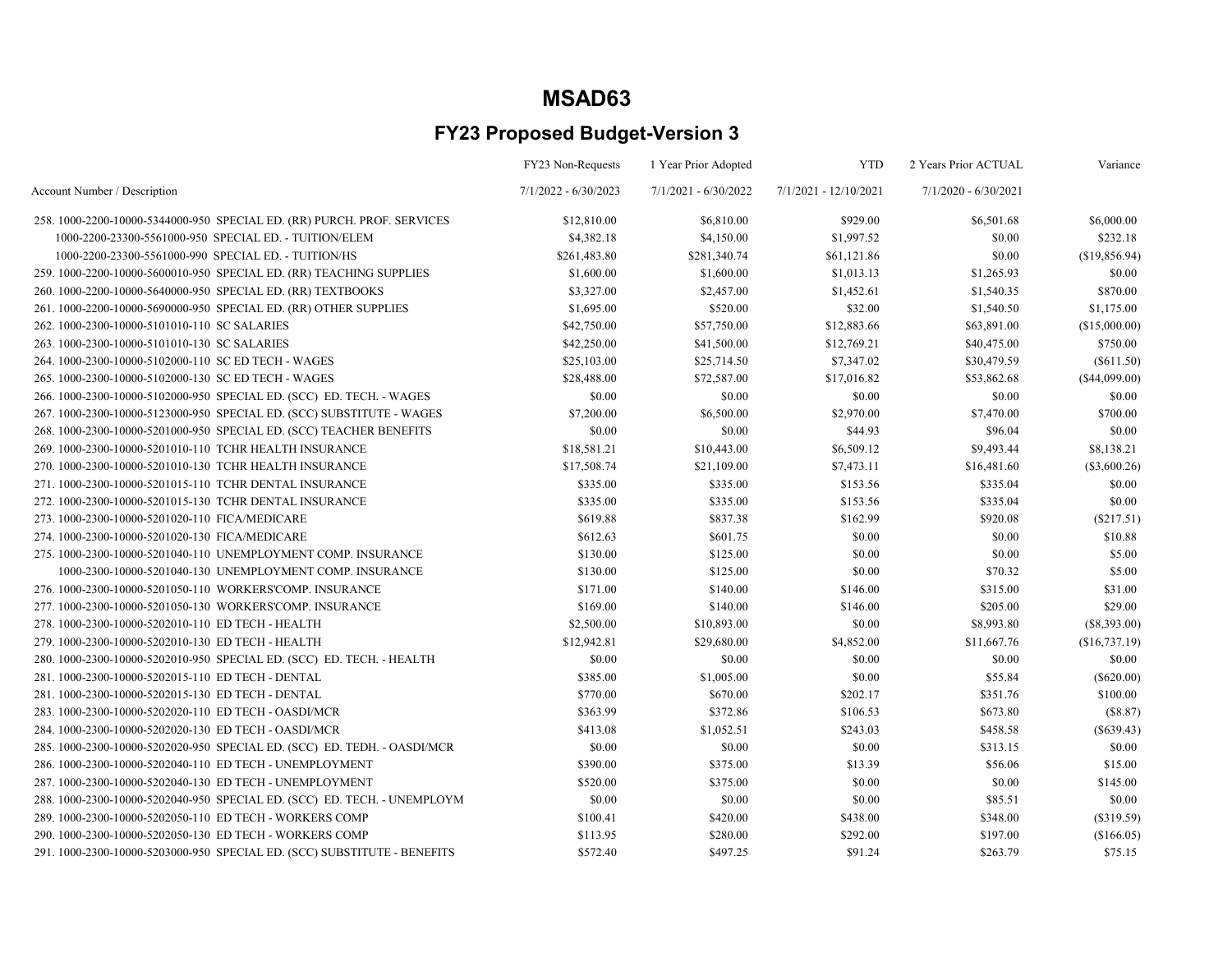|                                                                           | FY23 Non-Requests      | 1 Year Prior Adopted   | <b>YTD</b>            | 2 Years Prior ACTUAL   | Variance        |
|---------------------------------------------------------------------------|------------------------|------------------------|-----------------------|------------------------|-----------------|
| Account Number / Description                                              | $7/1/2022 - 6/30/2023$ | $7/1/2021 - 6/30/2022$ | 7/1/2021 - 12/10/2021 | $7/1/2020 - 6/30/2021$ |                 |
| 292. 1000-2300-10000-5231010-110 TCHR RETIREMENT                          | \$1,453.50             | \$2,402.40             | \$494.72              | \$2,657.97             | (\$948.90)      |
| 293.1000-2300-10000-5231010-130 TCHR RETIREMENT                           | \$1,436.50             | \$1,726.40             | \$490.33              | \$1,683.76             | $(\$289.90)$    |
| 294. 1000-2300-10000-5232000-110 ED TECH - RETIREMENT                     | \$853.50               | \$1,069.72             | \$282.12              | \$1,102.66             | (\$216.22)      |
| 295.1000-2300-10000-5232000-130 ED TECH - RETIREMENT                      | \$968.59               | \$3,019.62             | \$653.47              | \$1,337.03             | (\$2,051.03)    |
| 296. 1000-2300-10000-5232000-950 SPECIAL ED. (SCC) - ED. TECH. RETIREMENT | \$0.00                 | \$0.00                 | \$0.00                | \$898.35               | \$0.00          |
| 297. 1000-2300-10000-5300062-950 PURCHASED PROF. SERVICES                 | \$0.00                 | \$0.00                 | \$218.00              | \$0.00                 | \$0.00          |
| 298. 1000-2300-10000-5330000-950 SPECIAL ED. (SCC) TEACHER - TRAINING & D | \$1,000.00             | \$1,500.00             | \$0.00                | \$125.99               | $(\$500.00)$    |
| 1000-2200-23300-5561000-950 SPECIAL ED-Regional TUITION/ELEM              | \$45,658.52            | \$88,202.00            | \$17,535.53           | \$65,542.19            | $(\$42,543.48)$ |
| 1000-2200-23300-5561000-990 SPECIAL ED-Regional TUITION/HS                | \$109,883.52           | \$0.00                 | \$0.00                | \$367,298.50           | \$109,883.52    |
| 299. 1000-2300-10000-5610010-950 SPECIAL ED. (SCC) - INST. SUPPLIES       | \$4,500.00             | \$4,500.00             | \$527.81              | \$1,320.23             | \$0.00          |
| 300. 1000-2300-10000-5640000-950 SPECIAL ED. (SCC) - TEXTBOOKS            | \$4,197.33             | \$3,496.50             | \$2,994.25            | \$3,944.71             | \$700.83        |
| 300. 1000-2300-10000-5733000-950 SPECIAL ED. (SCC)-EQUIP                  | \$0.00                 | \$2,000.00             | \$0.00                | \$1,734.00             | (\$2,000.00)    |
| 301.1000-2400-10000-5123000-950 SPECIAL ED. HOME INST. TUTOR - WAGES      | \$6,600.00             | \$6,600.00             | \$62.36               | \$2,353.75             | \$0.00          |
| 302. 1000-2400-10000-5203000-950 SPECIAL ED. HOME INST. TUTOR - BENEFITS  | \$330.00               | \$330.00               | \$0.00                | \$1.18                 | \$0.00          |
| 303.1000-2400-10000-5233000-950 RETIREMENT                                | \$0.00                 | \$274.56               | \$0.00                | \$2.65                 | $(\$274.56)$    |
| 304.1000-2500-23300-5104000-900 SPECIAL ED. - DIRECTOR SALARY             | \$86,500.00            | \$84,000.00            | \$38,769.24           | \$81,500.12            | \$2,500.00      |
| 305.1000-2500-23300-5118000-900 SPECIAL ED. - SECRETARY WAGES             | \$35,137.00            | \$33,441.00            | \$13,510.85           | \$29,243.76            | \$1,696.00      |
| 306. 1000-2500-23300-5204000-900 SPECIAL ED. - DIRECTOR BENEFITS          | \$2,940.00             | \$2,940.00             | \$642.53              | \$1,484.61             | \$0.00          |
| 307.1000-2500-23300-5204010-900 ADMINISTRATION - HEALTH                   | \$21,109.00            | \$21,109.00            | \$8,795.05            | \$16,735.08            | \$0.00          |
| 308.1000-2500-23300-5204015-900 ADMINISTRATION - DENTAL                   | \$450.00               | \$450.00               | \$206.25              | \$450.00               | \$0.00          |
| 309. 1000-2500-23300-5208000-900 SPECIAL ED. - SECRETARY BENEFITS         | \$2,687.98             | \$969.79               | \$1,028.77            | \$1,966.88             | \$1,718.19      |
| 310. 1000-2500-23300-5208010-900 REGULAR E/E - HEALTH                     | \$19,336.00            | \$19,336.00            | \$8,863.52            | \$17,303.52            | \$0.00          |
| 311.1000-2500-23300-5218015-900 Dental                                    | \$385.00               | \$335.00               | \$0.00                | \$0.00                 | \$50.00         |
| 312.1000-2500-23300-5234000-900 RETIREMENT CONTRIBUTIONS/ADMINISTRATORS   | \$2,941.00             | \$3,494.00             | \$1,488.72            | \$3,390.40             | $(\$553.00)$    |
| 313.1000-2500-23300-5330000-900 SPECIAL ED. - EE TRAINING & DEV           | \$1,700.00             | \$1,700.00             | \$428.00              | \$281.70               | \$0.00          |
| 314.1000-2500-23300-5345000-900 LEGAL SERVICES                            | \$2,400.00             | \$2,000.00             | \$0.00                | \$4,995.00             | \$400.00        |
| 315.1000-2500-23300-5444000-900 SPECIAL ED. - PURCHASED PROF. SERVICES    | \$3,912.50             | \$3,912.50             | \$3,309.50            | \$3,432.50             | \$0.00          |
| 316, 1000-2500-23300-5444500-900 SPECIAL ED. - OFFICE COPIER LEASE        | \$4,000.00             | \$4,500.00             | \$2,409.00            | \$3,646.66             | $(\$500.00)$    |
| 317. 1000-2500-23300-5532000-900 SPECIAL ED. - OFFICE TELEPHONE           | \$1,680.00             | \$1,680.00             | \$738.44              | \$1,710.51             | \$0.00          |
| 319. 1000-2500-23300-5580000-900 SPECIAL ED. - OFFICE TRAVEL              | \$2,700.00             | \$2,700.00             | \$139.38              | \$0.00                 | \$0.00          |
| 320. 1000-2500-23300-5600000-900 SPECIAL ED. - OFFICE SUPPLIES            | \$2,000.00             | \$2,000.00             | \$55.51               | \$1,663.04             | \$0.00          |
| 321. 1000-2500-23300-5611020-950 REPLACE INST. EQUIP.                     | \$0.00                 | \$1,500.00             | \$0.00                | \$1,703.31             | (\$1,500.00)    |
| 322. 1000-2500-23300-5810000-900 DUES & FEES - SPED OFFICE                | \$490.00               | \$490.00               | \$490.00              | \$465.00               | \$0.00          |
| 323. 1000-2500-23300-5900000-900 CONTINGENCY SPEC ED                      | \$98,500.00            | \$98,500.00            | \$0.00                | \$5,006.25             | \$0.00          |
| 1000-2800-21400-5610010-950 SUPPLIES-Psych                                | \$100.00               | \$0.00                 | \$0.00                | \$0.00                 | \$100.00        |
| 324. 1000-2800-21500-5101010-950 SPECIAL ED. SPEECH TEACHER - SALARY      | \$90,436.75            | \$83,037.00            | \$38,088.19           | \$109,625.24           | \$7,399.75      |
| 325. 1000-2800-21500-5201000-950 SPECIAL ED. SPEECH TEACHER - BENEFITS    | \$12,942.81            | \$16,379.00            | \$547.99              | \$5,607.55             | $(\$3,436.19)$  |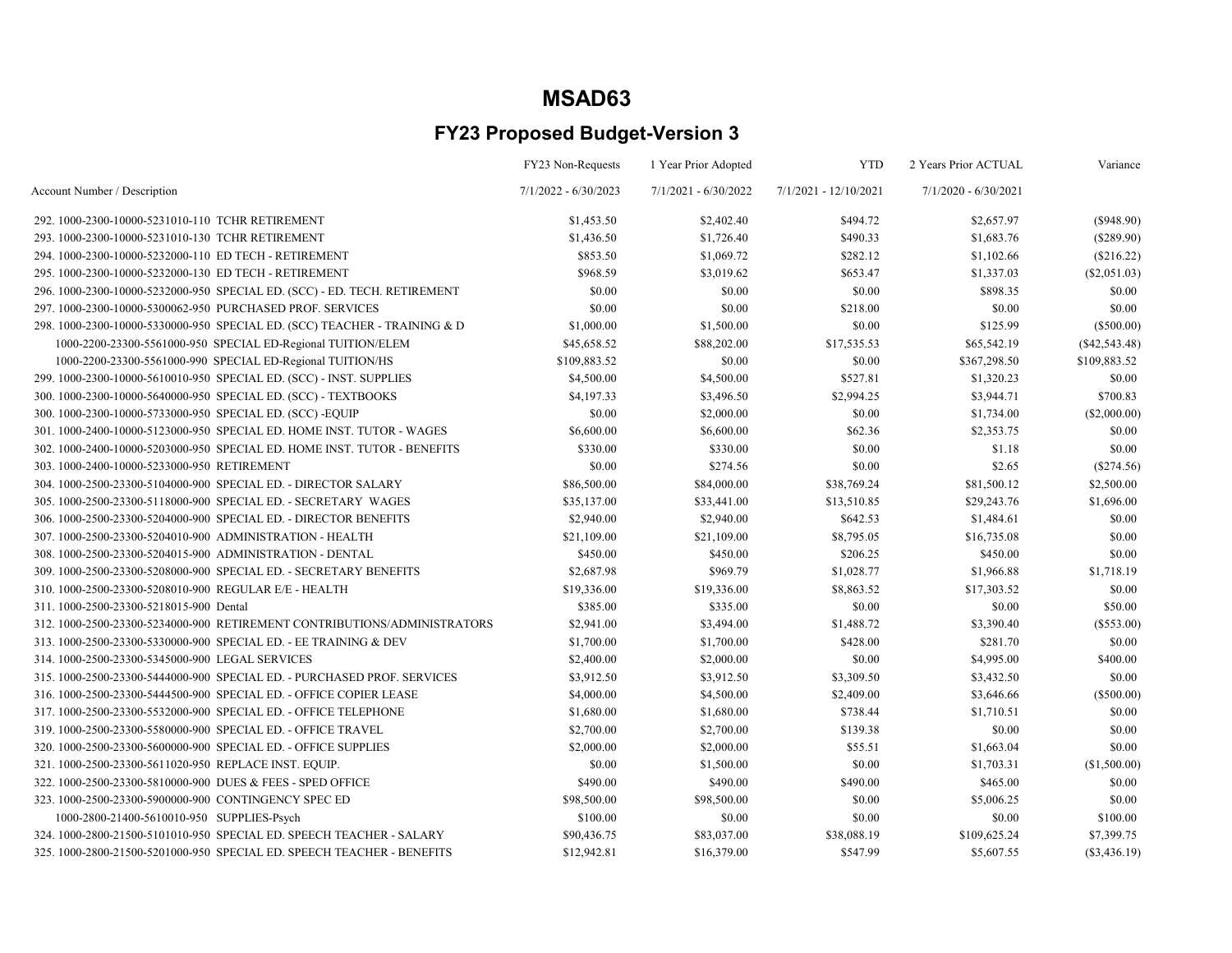|                                                                         | FY23 Non-Requests      | 1 Year Prior Adopted   | <b>YTD</b>              | 2 Years Prior ACTUAL   | Variance      |
|-------------------------------------------------------------------------|------------------------|------------------------|-------------------------|------------------------|---------------|
| Account Number / Description                                            | $7/1/2022 - 6/30/2023$ | $7/1/2021 - 6/30/2022$ | $7/1/2021 - 12/10/2021$ | $7/1/2020 - 6/30/2021$ |               |
| 326, 1000-2800-21500-5201015-950 GROUP DENTAL INSURANCE                 | \$595.00               | \$670.00               | \$168.12                | \$245.72               | $(\$75.00)$   |
| 327.1000-2800-21500-5201020-950 FICA/MEDICARE                           | \$1,311.33             | \$1,298.63             | \$0.00                  | \$16.65                | \$12.70       |
| 328.1000-2800-21500-5202040-950 UNEMPLOYMENT                            | \$260.00               | \$260.00               | \$0.00                  | \$10.50                | \$0.00        |
| 329.1000-2800-21500-5231010-950 RETIREMENT                              | \$3,074.85             | \$3,725.74             | \$1,462.58              | \$4,100.34             | $(\$650.89)$  |
| 1000-2800-21500-5330010-950 TRAINING & DEVELOP                          | \$0.00                 | \$1,000.00             | \$279.00                | \$0.00                 | (\$1,000.00)  |
| 330. 1000-2800-21500-5610010-950 INSTRUCTIONAL SUPPLIES                 | \$100.00               | \$900.00               | \$635.22                | \$842.16               | $(\$800.00)$  |
| 1000-2800-21600-5610010-950 SUPPLIES-OT                                 | \$300.00               | \$0.00                 | \$0.00                  | \$0.00                 | \$300.00      |
| 1000-2800-21800-5610010-950 SUPPLIES-PT                                 | \$100.00               | \$0.00                 | \$0.00                  | \$0.00                 | \$100.00      |
| 331.1000-4100-10000-5340000-950 PURCHASED PROF. SERVICES                | \$0.00                 | \$0.00                 | \$0.00                  | \$0.00                 | \$0.00        |
| 332.1000-4300-10000-5121000-950 SUMMER PROGRAMMING - TUTOR WAGES        | \$12,020.00            | \$3,855.00             | \$3,736.01              | \$3,796.76             | \$8,165.00    |
| 333. 1000-4300-10000-5200000-950 SUMMER TUTOR - BENEFITS                | \$915.00               | \$305.43               | \$43.76                 | \$55.31                | \$609.57      |
| 334. 1000-4300-10000-5221000-950 Employer Benefits                      | \$0.00                 | \$0.00                 | \$0.00                  | \$0.00                 | \$0.00        |
| <b>Subtotal Special Education</b>                                       | \$1,717,389.35         | \$1,604,844.68         | \$438,298.24            | \$1,512,596.91         | \$112,544.67  |
| <b>Staff &amp; Student Support</b>                                      |                        |                        |                         |                        |               |
| 1000-0000-21000-5340000-900 Student Support Contracted Serv             | \$10,000.00            | \$0.00                 | \$0.00                  | \$0.00                 | \$10,000.00   |
| 335. 1000-0000-21200-5101010-110 GUIDANCE SALARIES - HOLBROOK           | \$41,500.00            | \$52,750.00            | \$10,190.13             | \$51,750.00            | (\$11,250.00) |
| 336. 1000-0000-21200-5101010-120 GUIDANCE SALARIES - EDDINGTON          | \$26,375.00            | \$21,875.00            | \$7,961.52              | \$22,024.91            | \$4,500.00    |
| 337. 1000-0000-21200-5101010-130 GUIDANCE SALARIES - HOLDEN             | \$26,375.00            | \$21,875.00            | \$7,961.55              | \$22,025.09            | \$4,500.00    |
| 338. 1000-0000-21200-5201010-110 GUIDANCE - HEALTH BENEFITS - HOLBROOK  | \$10,443.00            | \$2,500.00             | \$0.00                  | \$2,500.00             | \$7,943.00    |
| 339. 1000-0000-21200-5201010-120 GUIDANCE - HEATLH BENEFITS - EDDINGTON | \$1,250.00             | \$1,250.00             | \$0.00                  | \$1,250.00             | \$0.00        |
| 340. 1000-0000-21200-5201010-130 GUIDANCE - HEALTH BENEFITS - HOLDEN    | \$1,250.00             | \$1,250.00             | \$0.00                  | \$1,250.00             | \$0.00        |
| 341. 1000-0000-21200-5201015-110 GUIDANCE - DENTAL BENEFITS - HOLBROOK  | \$350.00               | \$335.00               | \$55.84                 | \$335.04               | \$15.00       |
| 342. 1000-0000-21200-5201015-120 GUIDANCE - DENTAL BENEFITS - EDDINGTON | \$0.00                 | \$0.00                 | \$0.00                  | \$0.00                 | \$0.00        |
| 343. 1000-0000-21200-5201015-130 GUIDANCE - DENTAL BENEFITS - HOLDEN    | \$0.00                 | \$0.00                 | \$0.00                  | \$0.00                 | \$0.00        |
| 344. 1000-0000-21200-5201020-110 GUIDANCE - MCR - HOLBROOK              | \$601.75               | \$764.88               | \$147.75                | \$786.62               | (\$163.13)    |
| 345. 1000-0000-21200-5201020-120 GUIDANCE - MCR - EDDINGTON             | \$382.44               | \$317.18               | \$115.44                | \$337.51               | \$65.26       |
| 346. 1000-0000-21200-5201020-130 GUIDANCE - MCR - HOLDEN                | \$382.44               | \$317.18               | \$115.44                | \$337.49               | \$65.26       |
| 347.1000-0000-21200-5201040-110 GUIDANCE - UNEMPLOYMENT- HOLBROOK       | \$130.00               | \$130.00               | \$40.80                 | \$47.99                | \$0.00        |
| 348.1000-0000-21200-5201040-120 GUIDANCE - UNEMPLOYMENT - EDDINGTON     | \$65.00                | \$65.00                | \$0.00                  | \$23.97                | \$0.00        |
| 349.1000-0000-21200-5201040-130 GUIDANCE - UNEMPLOYMENT - HOLDEN        | \$65.00                | \$65.00                | \$0.00                  | \$24.02                | \$0.00        |
| 350, 1000-0000-21200-5201050-110 GUIDANCE - WORKERS COMP. - HOLBROOK    | \$249.00               | \$285.00               | \$298.00                | \$253.00               | $(\$36.00)$   |
| 351, 1000-0000-21200-5201050-120 GUIDANCE - WORKERS COMP. - EDDINGTON   | \$158.25               | \$120.00               | \$125.00                | \$105.00               | \$38.25       |
| 352.1000-0000-21200-5201050-130 GUIDANCE - WORKERS COMP. - HOLDEN       | \$158.25               | \$120.00               | \$125.00                | \$105.00               | \$38.25       |
| 353.1000-0000-21200-5231010-110 RETIREMENT                              | \$1,743.00             | \$2,194.40             | \$319.23                | \$2,152.81             | $(\$451.40)$  |
| 354.1000-0000-21200-5231010-120 RETIREMENT                              | \$1,107.75             | \$910.00               | \$305.73                | \$916.07               | \$197.75      |
| 355.1000-0000-21200-5231010-130 RETIREMENT                              | \$1,107.75             | \$910.00               | \$305.71                | \$916.41               | \$197.75      |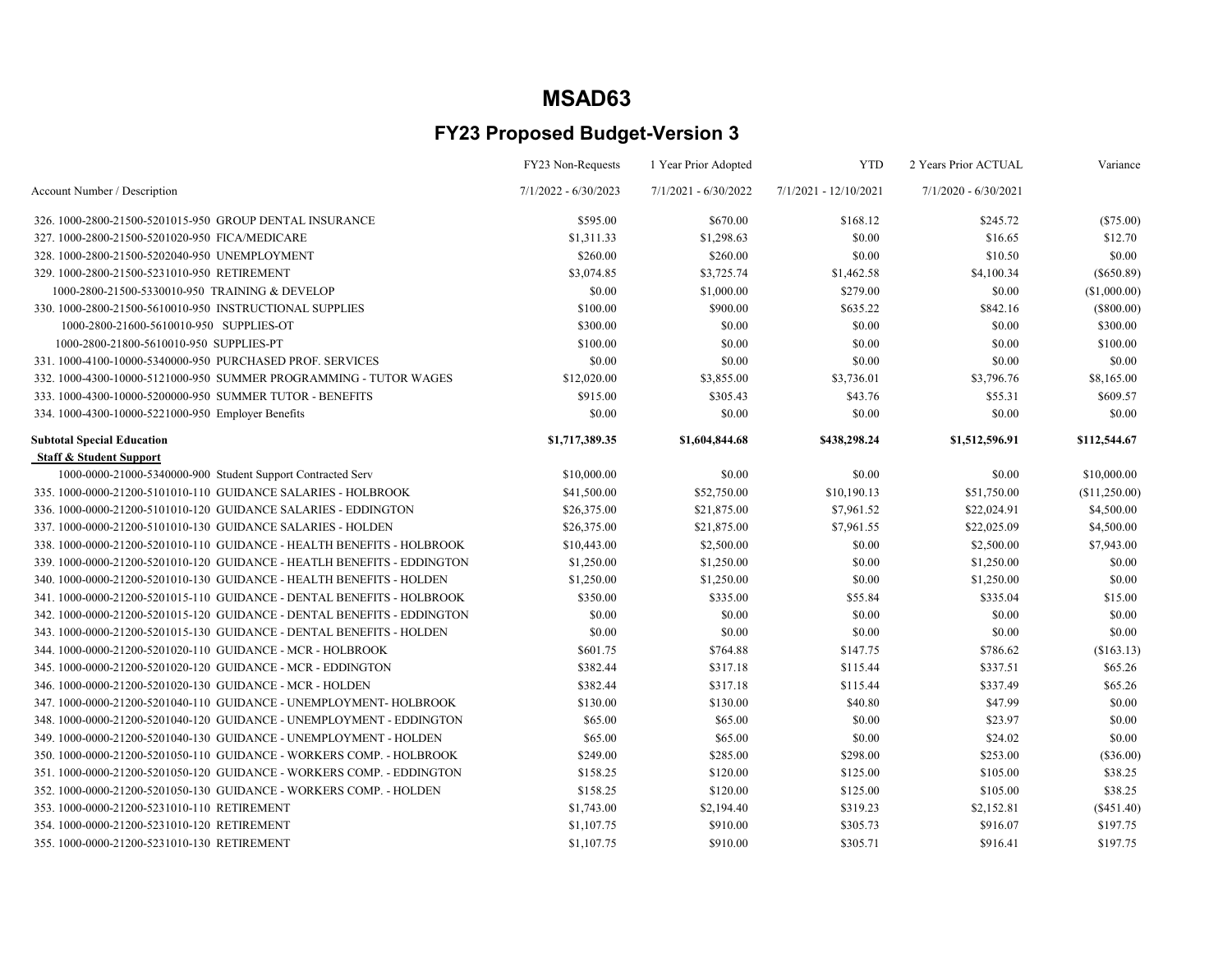|                                                                         | FY23 Non-Requests      | 1 Year Prior Adopted   | <b>YTD</b>            | 2 Years Prior ACTUAL   | Variance        |
|-------------------------------------------------------------------------|------------------------|------------------------|-----------------------|------------------------|-----------------|
| Account Number / Description                                            | $7/1/2022 - 6/30/2023$ | $7/1/2021 - 6/30/2022$ | 7/1/2021 - 12/10/2021 | $7/1/2020 - 6/30/2021$ |                 |
| 356, 1000-0000-21200-5610010-110 GUIDANCE SUPPLIES - HOLBROOK           | \$2,300.00             | \$1,100.00             | \$751.00              | \$680.12               | \$1,200.00      |
| 357.1000-0000-21200-5610010-120 GUIDANCE SUPPLIES - EDDINGTON           | \$850.00               | \$550.00               | \$607.15              | \$564.41               | \$300.00        |
| 358. 1000-0000-21200-5610010-130 GUIDANCE SUPPLIES - HOLDEN             | \$850.00               | \$550.00               | \$668.16              | \$684.89               | \$300.00        |
| 359.1000-0000-21300-5101010-900 NURSING SALARIES                        | \$63,663.00            | \$61,913.00            | \$19,112.66           | \$60,463.00            | \$1,750.00      |
| 360. 1000-0000-21300-5201010-900 NURSING - HEALTH BENEFITS - HOLBROOK   | \$10,443.00            | \$10,443.00            | \$4,351.16            | \$9,493.44             | \$0.00          |
| 361.1000-0000-21300-5201015-900 NURSING - DENTAL BENEFITS               | \$350.00               | \$335.00               | \$153.56              | \$335.04               | \$15.00         |
| 362. 1000-0000-21300-5201020-900 NURSING - MCR                          | \$923.11               | \$897.74               | \$275.19              | \$870.36               | \$25.37         |
| 363.1000-0000-21300-5201040-900 NURSING - UNEMPLOYMENT                  | \$130.00               | \$130.00               | \$0.00                | \$47.79                | \$0.00          |
| 364.1000-0000-21300-5201050-900 NURSING - WORKERS COMP.                 | \$382.00               | \$325.00               | \$339.00              | \$294.00               | \$57.00         |
| 365.1000-0000-21300-5231010-900 RETIREMENT                              | \$2,673.85             | \$2,575.58             | \$733.92              | \$2,515.24             | \$98.27         |
| 366. 1000-0000-21300-5300053-900 HEALTH - OTHER PURCHASES               | \$0.00                 | \$0.00                 | \$0.00                | \$180.00               | \$0.00          |
| 367, 1000-0000-21300-5330000-900 NURSING EE TRAINING & DEV.             | \$131.00               | \$131.00               | \$0.00                | \$0.00                 | \$0.00          |
| 368. 1000-0000-21300-5430010-900 NURSING EQUIPMENT REPAIR               | \$125.00               | \$125.00               | \$70.00               | \$0.00                 | \$0.00          |
| 369.1000-0000-21300-5600000-900 NURSING SUPPLIES                        | \$4,960.00             | \$3,068.00             | \$238.00              | \$224.36               | \$1,892.00      |
| 1000-0000-21300-5611010-900 NURSING EQUIPMENT PURCH                     | \$0.00                 | \$0.00                 | \$0.00                | \$775.00               | \$0.00          |
| 370. 1000-0000-22100-5104000-900 CURRICULUM COORDINATOR SALARY          | \$31,375.00            | \$64,250.00            | \$27,451.48           | \$42,468.71            | $(\$32,875.00)$ |
| 371.1000-0000-22100-5201020-900 FICA/MEDICARE                           | \$454.94               | \$931.63               | \$286.44              | \$609.76               | $($ \$476.69)   |
| 372.1000-0000-22100-5201040-900 UC & WC                                 | \$188.25               | \$475.00               | \$314.00              | \$217.22               | $(\$286.75)$    |
| 373. 1000-0000-22100-5204000-900 CURRICULUM COORDINATOR BENEFITS        | \$680.00               | \$900.00               | \$26.48               | \$61.60                | $(\$220.00)$    |
| 374. 1000-0000-22100-5204010-900 ADMINISTRATION - HEALTH                | \$8,578.90             | \$6,651.00             | \$3,302.94            | \$3,796.32             | \$1,927.90      |
| 375.1000-0000-22100-5204015-900 ADMINISTRATION - DENTAL                 | \$225.00               | \$185.00               | \$94.25               | \$133.92               | \$40.00         |
| 376.1000-0000-22100-5234000-900 RETIREMENT CONTRIBUTIONS/ADMINISTRATORS | \$1,305.20             | \$3,672.80             | \$1,450.08            | \$1,752.40             | $(\$2,367.60)$  |
| 377. 1000-0000-22100-5330000-900 PROFESSIONAL EE TRAINING               | \$300.00               | \$300.00               | \$0.00                | \$49.00                | \$0.00          |
| 378.1000-0000-22100-5580000-900 STAFF TRAVEL                            | \$825.00               | \$1,425.00             | \$129.92              | \$0.00                 | $(\$600.00)$    |
| 379. 1000-0000-22100-5600010-900 OFFICE SUPPLIES - CURR.                | \$500.00               | \$500.00               | \$156.25              | \$272.77               | \$0.00          |
| 380.1000-0000-22100-5810000-900 DUES & FEES                             | \$250.00               | \$250.00               | \$300.00              | \$150.00               | \$0.00          |
| 381.1000-0000-22200-5102000-110 LIBRARY AIDE WAGES                      | \$55,743.00            | \$48,490.00            | \$16,267.09           | \$33,026.36            | \$7,253.00      |
| 382. 1000-0000-22200-5202010-110 LIBRARY AIDE HEALTH                    | \$12,943.00            | \$16,379.00            | \$2,420.76            | \$6,180.74             | $(\$3,436.00)$  |
| 383. 1000-0000-22200-5202015-110 LIBRARY ADIE - DENTAL                  | \$385.00               | \$502.00               | \$98.36               | \$327.05               | (\$117.00)      |
| 384. 1000-0000-22200-5202020-110 LIBRARY AIDE - FICA/MEDICARE           | \$808.27               | \$703.11               | \$231.95              | \$545.44               | \$105.16        |
| 385, 1000-0000-22200-5202040-110 LIBRARY AIDE - UNEMPLOYMENT            | \$195.00               | \$195.00               | \$190.15              | \$78.51                | \$0.00          |
| 386, 1000-0000-22200-5202050-110 LIBRARY AIDE - WORKERS COMP.           | \$334.46               | \$143.00               | \$151.00              | \$190.00               | \$191.46        |
| 387.1000-0000-22200-5232000-110 ED TECH - RETIREMENT                    | \$2,341.21             | \$665.60               | \$514.03              | \$1,313.81             | \$1,675.61      |
| 388. 1000-0000-22200-5600000-110 NON INSTRUCTIONAL SUPPLIES             | \$610.00               | \$760.00               | \$0.00                | \$103.56               | (\$150.00)      |
| 389. 1000-0000-22200-5640000-110 LIBRARY BOOKS - HOLBROOK               | \$5,300.00             | \$4,900.00             | \$591.80              | \$3,288.05             | \$400.00        |
| 390. 1000-0000-22200-5640000-120 LIBRARY BOOKS - EDDINGTON              | \$1,000.00             | \$500.00               | \$0.00                | \$265.37               | \$500.00        |
| 391. 1000-0000-22200-5640000-130 LIBRARY BOOKS - HOLDEN                 | \$1,000.00             | \$500.00               | \$0.00                | \$295.25               | \$500.00        |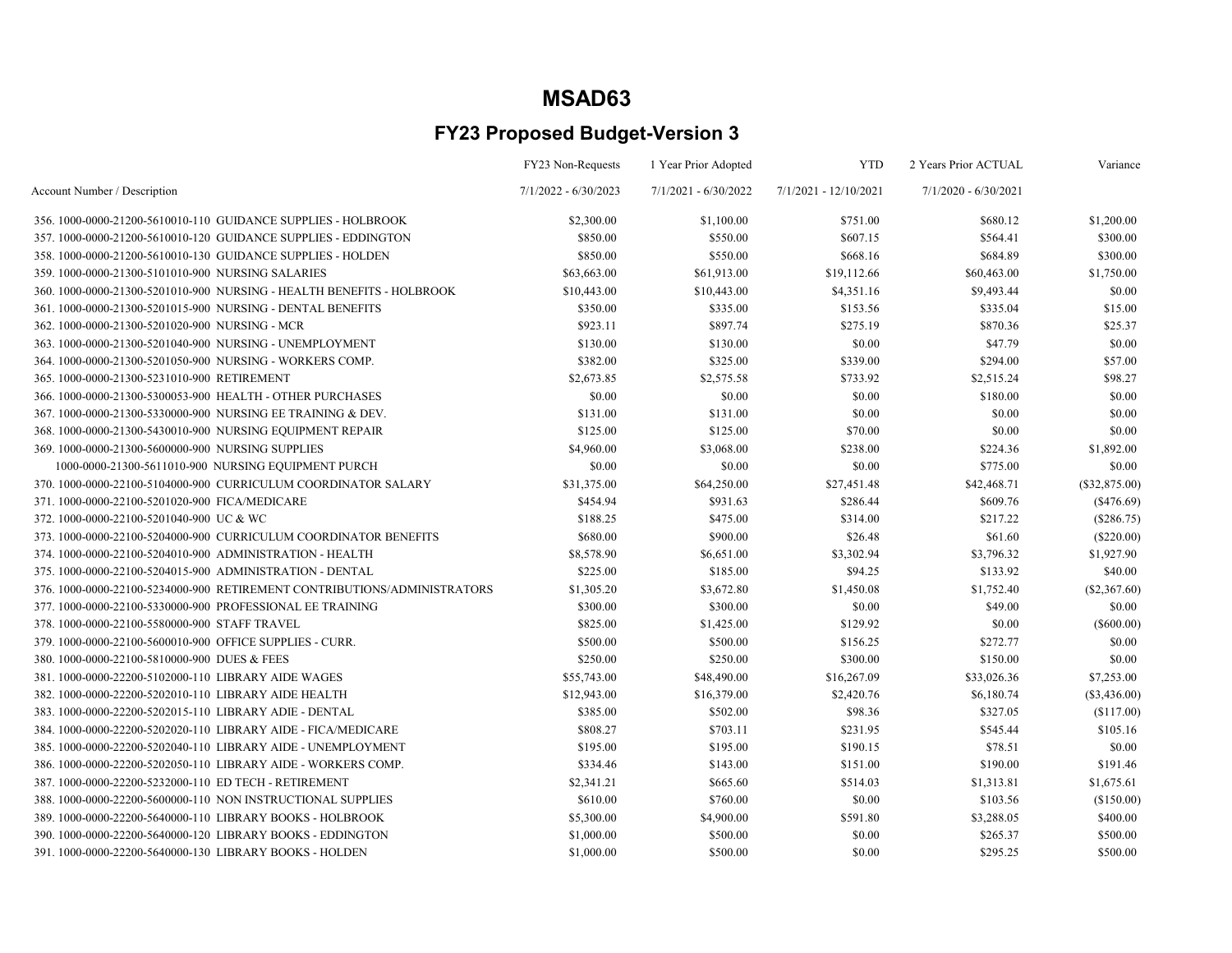|                                                                          | FY23 Non-Requests      | 1 Year Prior Adopted   | <b>YTD</b>              | 2 Years Prior ACTUAL   | Variance     |
|--------------------------------------------------------------------------|------------------------|------------------------|-------------------------|------------------------|--------------|
| Account Number / Description                                             | $7/1/2022 - 6/30/2023$ | $7/1/2021 - 6/30/2022$ | $7/1/2021 - 12/10/2021$ | $7/1/2020 - 6/30/2021$ |              |
| 392. 1000-0000-22200-5735000-110 LIBRARY TECHNOLOGY SOFTWARE             | \$650.00               | \$600.00               | \$604.49                | \$595.58               | \$50.00      |
| 393.1000-0000-22300-5104000-900 TECHNOLOGY COORDINATOR SALARY            | \$80,000.00            | \$77,500.00            | \$35,958.74             | \$75,342.83            | \$2,500.00   |
| 1000-0000-22300-5118000-900 TECHNOLOGY Integrator (.4-.5)                | \$0.00                 | \$0.00                 | \$0.00                  | \$0.00                 | \$0.00       |
| 1000-0000-22300-5118000-900 TECHNOLOGY Support                           | \$32,214.00            | \$29,600.00            | \$11,901.95             | \$0.00                 | \$2,614.00   |
| 394. 1000-0000-22300-5204000-900 TECHNOLOGY COOR. - BENEFITS             | \$1,100.00             | \$1,100.00             | \$47.70                 | \$503.69               | \$0.00       |
| 395. 1000-0000-22300-5204010-900 TECHNOLOGY COOR. - HEALTH               | \$10,442.00            | \$10,443.00            | \$4,351.16              | \$9,493.44             | (\$1.00)     |
| 396. 1000-0000-22300-5204015-900 TECHNOLOGY COOR. - DENTAL               | \$450.00               | \$450.00               | \$206.25                | \$450.00               | \$0.00       |
| 397. 1000-0000-22300-5204020-900 TECHNOLOGY COOR. - OASDI/MCR            | \$6,120.00             | \$5,928.75             | \$2,718.87              | \$5,699.52             | \$191.25     |
| 398.1000-0000-22300-5204040-900 TECHNOLOGY COOR. - UNEMPLOYMENT          | \$125.00               | \$125.00               | \$0.00                  | \$48.02                | \$0.00       |
| 399. 1000-0000-22300-5204050-900 TECHNOLOGY COOR. - WORKERS COMP.        | \$420.00               | \$396.00               | \$413.00                | \$351.00               | \$24.00      |
| 1000-0000-22300-5208010-900 TECHNOLOGY ASST. - HEALTH                    | \$7,620.43             | \$9,893.00             | \$0.00                  | \$0.00                 | (\$2,272.57) |
| 1000-0000-22300-5208015-900 TECHNOLOGY ASST. - DENTAL                    | \$311.85               | \$335.00               | \$0.00                  | \$0.00                 | (\$23.15)    |
| 1000-0000-22300-5208020-900 TECHNOLOGY ASST. - OASDI/MCR                 | \$2,464.37             | \$2,264.40             | \$910.58                | \$0.00                 | \$199.97     |
| 1000-0000-22300-5208040-900 TECHNOLOGY ASST - UNEMPLOYMENT               | \$250.00               | \$125.00               | \$3.82                  | \$0.00                 | \$125.00     |
| 1000-0000-22300-5208050-900 TECHNOLOGY ASST - WORKERS COMP.              | \$219.38               | \$151.00               | \$0.00                  | \$0.00                 | \$68.38      |
| 400.1000-0000-22300-5234000-900 TECHNOLOGY COOR. - RETIREMENT            | \$2,400.00             | \$2,325.00             | \$1,073.04              | \$2,250.04             | \$75.00      |
| 401.1000-0000-22300-5330000-900 TECHNOLORY COOR. - EE TRAINING & DEV.    | \$1,500.00             | \$1,500.00             | \$0.00                  | \$49.00                | \$0.00       |
| 402. 1000-0000-22300-5610000-110 TECHNOLOGY SUPPLIES - HOLBROOK          | \$3,650.00             | \$3,310.00             | \$2,304.57              | \$2,716.49             | \$340.00     |
| 403.1000-0000-22300-5610000-120 TECHNOLOGY SUPPLIES - EDDINGTON          | \$2,915.00             | \$3,210.00             | \$1,617.36              | \$1,669.01             | $(\$295.00)$ |
| 404.1000-0000-22300-5610000-130 TECHNOLOGY SUPPLIES - HOLDEN             | \$2,225.00             | \$2,660.00             | \$1,654.73              | \$2,078.46             | $(\$435.00)$ |
| 405. 1000-0000-22300-5650000-110 TECHNOLOGY TEACHING SOFTWARE - HOLBROOK | \$7,575.00             | \$4,810.00             | \$4,766.26              | \$7,021.02             | \$2,765.00   |
| 406.1000-0000-22300-5650000-120 TECHNOLOGY TEACHING SOFTWARE - EDDINGTOI | \$3,805.00             | \$2,920.00             | \$1,572.51              | \$2,146.91             | \$885.00     |
| 407.1000-0000-22300-5650000-130 TECHNOLOGY TEACHING SOFTWARE - HOLDEN    | \$3,830.00             | \$2,135.00             | \$1,640.51              | \$2,448.56             | \$1,695.00   |
| 408. 1000-0000-22300-5650000-900 TECHNOLOGY OTHER - DISTRICT             | \$43,200.00            | \$24,538.00            | \$24,420.69             | \$18,768.86            | \$18,662.00  |
| 409.1000-0000-22300-5734000-110 TECHNOLOGY HARDWARE - HOLBROOK           | \$14,986.00            | \$15,235.00            | \$8,028.74              | \$3,856.89             | $(\$249.00)$ |
| 410.1000-0000-22300-5734000-120 TECHNOLOGY TEACHING HARDWARE - EDDINGTC  | \$41,602.00            | \$832.00               | \$683.23                | \$4,918.28             | \$40,770.00  |
| 411.1000-0000-22300-5734000-130 TECHNOLOGY TEACHING HARDWARE - HOLDEN    | \$61,702.00            | \$432.00               | \$683.23                | \$11,959.39            | \$61,270.00  |
| 412. 1000-0000-22400-5600000-900 ACADEMIC ASSESSMENT SUPPLIES            | \$1,890.00             | \$3,432.50             | \$1,638.75              | \$4,500.00             | (\$1,542.50) |
| <b>Subtotal Staff &amp; Student Sppt</b>                                 | \$670,483.84           | \$549,705.75           | \$216,544.10            | \$436,261.41           | \$120,778.09 |
| <b>Subtotal Other Instruction</b>                                        |                        |                        |                         |                        |              |
| 413. 1000-9100-10000-5150000-110 CO-CURRICULAR STIPENDS - HOLBROOK       | \$11,850.00            | \$7,700.00             | \$0.00                  | \$9,467.50             | \$4,150.00   |
| 414. 1000-9100-10000-5200000-110 CO-CURRICULAR STIPEND BENEFITS          | \$906.53               | \$709.05               | \$0.00                  | \$375.80               | \$197.48     |
| 415.1000-9100-10000-5230000-110 RETIREMENT                               | \$402.90               | \$243.32               | \$0.00                  | \$535.48               | \$159.58     |
| 1000-9100-10000-5600000-110 SUPPLIES-CO/EXTRA CURR                       | \$8,625.00             | \$8,700.00             | \$1,894.44              | \$3,179.75             | $(\$75.00)$  |
| 416. 1000-9200-10000-5154000-110 ATHLETIC DIRECTOR STIPEND               | \$3,500.00             | \$3,500.00             | \$0.00                  | \$3,500.00             | \$0.00       |
| 417. 1000-9200-10000-5154010-110 COACHING STIPEND - HOLBROOK             | \$26,500.00            | \$23,100.00            | \$2,800.00              | \$1,050.00             | \$3,400.00   |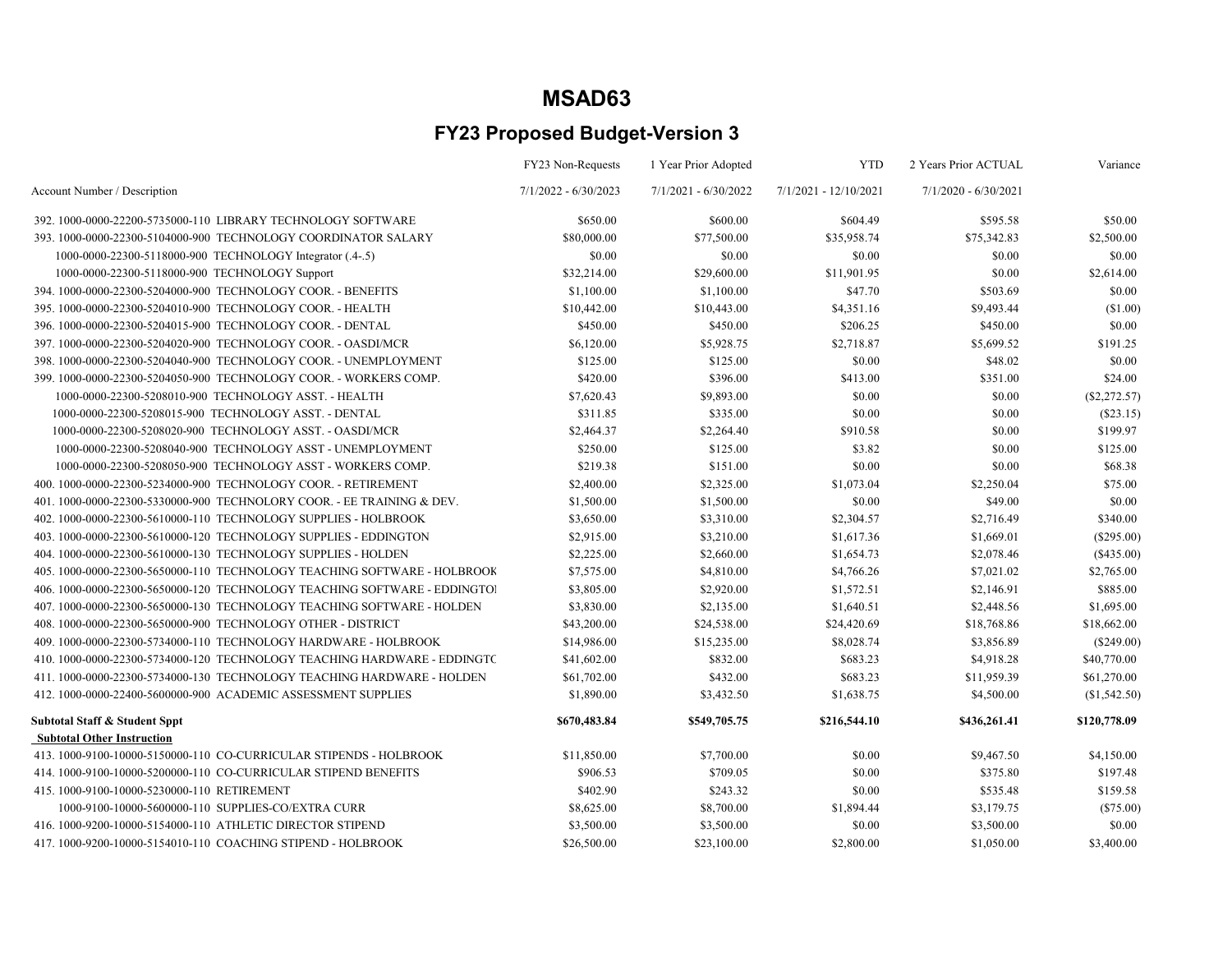|                                                                           | FY23 Non-Requests      | 1 Year Prior Adopted   | <b>YTD</b>            | 2 Years Prior ACTUAL   | Variance       |
|---------------------------------------------------------------------------|------------------------|------------------------|-----------------------|------------------------|----------------|
| Account Number / Description                                              | $7/1/2022 - 6/30/2023$ | $7/1/2021 - 6/30/2022$ | 7/1/2021 - 12/10/2021 | $7/1/2020 - 6/30/2021$ |                |
| 418. 1000-9200-10000-5200000-110 COACHING STIPENDS - BENEFITS             | \$2,027.25             | \$2,000.00             | \$47.50               | \$40.28                | \$27.25        |
| 419. 1000-9200-10000-5234010-110 Retirement                               | \$0.00                 | \$0.00                 | \$107.53              | \$43.68                | \$0.00         |
| 420. 1000-9200-10000-5500000-110 DUES & FEES                              | \$10,875.00            | \$6,275.00             | \$2,223.50            | \$251.00               | \$4,600.00     |
| 421, 1000-9200-10000-5600000-110 ATHLETIC SUPPLIES                        | \$6,275.00             | \$9,425.00             | \$1,790.45            | \$2,430.22             | $(\$3,150.00)$ |
| 1000-9200-27000-51180400-900 TRANS WAGES-SPORTS TRIPS                     | \$4,500.00             | \$4,500.00             | \$0.00                | \$0.00                 | \$0.00         |
| 1000-9200-27000-52080000-900 TRANS BENES-SPORTS TRIPS                     | \$344.25               | \$344.25               | \$0.00                | \$0.00                 | \$0.00         |
| <b>Subtotal Other Instrn</b>                                              | \$75,805.93            | \$66,496.62            | \$8,863.42            | \$20,873.71            | \$9,309.31     |
| <b>Facilities</b>                                                         |                        |                        |                       |                        |                |
| 422, 1000-0000-26000-5430010-110 CONTRACTED SERVICES & REPAIRS - HOLBROOK | \$55,000.00            | \$45,000.00            | \$23,746.43           | \$38,420.05            | \$10,000.00    |
| 423. 1000-0000-26000-5430010-120 CONTRACTED SERVICES & REPAIRS - EDDINGTO | \$38,000.00            | \$50,000.00            | \$10,616.81           | \$19,218.59            | (\$12,000.00)  |
| 424, 1000-0000-26000-5430010-130 CONTRACTED SERVICES & REPAIRS - HOLDEN   | \$99,500.00            | \$40,000.00            | \$14,034.79           | \$23,649.14            | \$59,500.00    |
| 425. 1000-0000-26000-5431020-110 SNOW REMOVAL - HOLBROOK                  | \$5,600.00             | \$5,600.00             | \$0.00                | \$5,030.00             | \$0.00         |
| 426. 1000-0000-26000-5431020-120 SNOW REMOVAL - EDDINGTON                 | \$4,745.00             | \$4,745.00             | \$0.00                | \$5,030.00             | \$0.00         |
| 427, 1000-0000-26000-5431020-130 SNOW REMOVAL - HOLDEN                    | \$4,745.00             | \$4,745.00             | \$0.00                | \$5,030.00             | \$0.00         |
| 428. 1000-0000-26000-5431025-110 TRASH REMOVAL - HOLBROOK                 | \$4,000.00             | \$4,740.00             | \$1,750.00            | \$3,320.00             | $(\$740.00)$   |
| 429. 1000-0000-26000-5431025-120 TRASH REMOVAL - EDDINGTON                | \$3,600.00             | \$3,000.00             | \$1,750.00            | \$3,320.00             | \$600.00       |
| 430. 1000-0000-26000-5431025-130 TRASH REMOVAL - HOLDEN                   | \$3,600.00             | \$3,000.00             | \$1,750.00            | \$3,320.00             | \$600.00       |
| 431. 1000-0000-26001-5118000-900 Maint Dir Wages                          | \$37,125.00            | \$35,877.00            | \$16,557.72           | \$34,527.28            | \$1,248.00     |
| 432. 1000-0000-26001-5208000-900 OTHER EE BENEFITS                        | \$958.00               | \$840.00               | \$1,704.57            | \$3,506.40             | \$118.00       |
| 433. 1000-0000-26001-5208010-900 REGULAR E/E - HEALTH                     | \$5,221.40             | \$5,221.50             | \$2,175.58            | \$4,746.76             | (\$0.10)       |
| 434.1000-0000-26001-5218015-900 Dental                                    | \$225.00               | \$225.00               | \$0.00                | \$0.00                 | \$0.00         |
| 435. 1000-0000-26001-5238000-900 RETIREMENT CONT./REGULAR E/E             | \$1,113.75             | \$1,076.31             | \$496.68              | \$1,035.75             | \$37.44        |
| 436. 1000-0000-26100-5118020-110 CUSTODIAL WAGES - HOLBROOK               | \$95,364.00            | \$104,214.00           | \$46,480.62           | \$100,479.51           | (\$8,850.00)   |
| 437.1000-0000-26100-5118020-120 CUSTODIAL WAGES - EDDINGTON               | \$83,910.00            | \$70,672.00            | \$34,245.48           | \$59,077.50            | \$13,238.00    |
| 438, 1000-0000-26100-5118020-130 CUSTODIAL WAGES - HOLDEN                 | \$82,883.00            | \$66,840.00            | \$31,059.79           | \$66,761.98            | \$16,043.00    |
| 439.1000-0000-26100-5208010-110 CUSTODIAL HEALTH - HOLBROOK               | \$25,898.00            | \$30,779.00            | \$13,483.66           | \$27,610.83            | (\$4,881.00)   |
| 440, 1000-0000-26100-5208010-120 CUSTODIAL HEALTH - EDDINGTON             | \$24,367.00            | \$19,786.00            | \$8,244.28            | \$12,575.75            | \$4,581.00     |
| 441, 1000-0000-26100-5208010-130 CUSTODIAL HEALTH - HOLDEN                | \$24,367.00            | \$20,886.00            | \$8,356.70            | \$17,987.52            | \$3,481.00     |
| 442. 1000-0000-26100-5208020-110 CUSTODIAL OASDI/MCR-HOLBROOK             | \$7,096.35             | \$7,972.37             | \$3,403.52            | \$7,320.62             | $(\$876.02)$   |
| 443.1000-0000-26100-5208020-120 CUSTODIAL OASDI/MCR-EDDINGTON             | \$6,419.12             | \$5,406.41             | \$2,566.52            | \$4,424.14             | \$1,012.71     |
| 444, 1000-0000-26100-5208020-130 CUSTODIAL OASDI/MCR - HOLDEN             | \$6,340.55             | \$5,113.26             | \$2,302.90            | \$4,954.65             | \$1,227.29     |
| 445.1000-0000-26100-5208040-110 CUSTODIAL UNEMPLOYMENT - HOLBROOK         | \$443.00               | \$400.00               | \$50.83               | \$206.95               | \$43.00        |
| 446.1000-0000-26100-5208040-120 CUSTODIAL UNEMPLOYMENT - EDDINGTON        | \$323.00               | \$280.00               | \$3.50                | \$99.93                | \$43.00        |
| 447. 1000-0000-26100-5208040-130 CUSTODIAL UNEMPLOYMENT - HOLDEN          | \$323.00               | \$280.00               | \$0.00                | \$121.25               | \$43.00        |
| 448. 1000-0000-26100-5208050-110 CUSTODIAL WORKERS COMP. - HOLBROOK       | \$6,600.00             | \$6,380.00             | \$4,313.66            | \$5,795.00             | \$220.00       |
| 449.1000-0000-26100-5208050-120 CUSTODIAL WORKERS COMP. - EDDINGTON       | \$3,900.00             | \$3,724.00             | \$4,080.00            | \$3,385.00             | \$176.00       |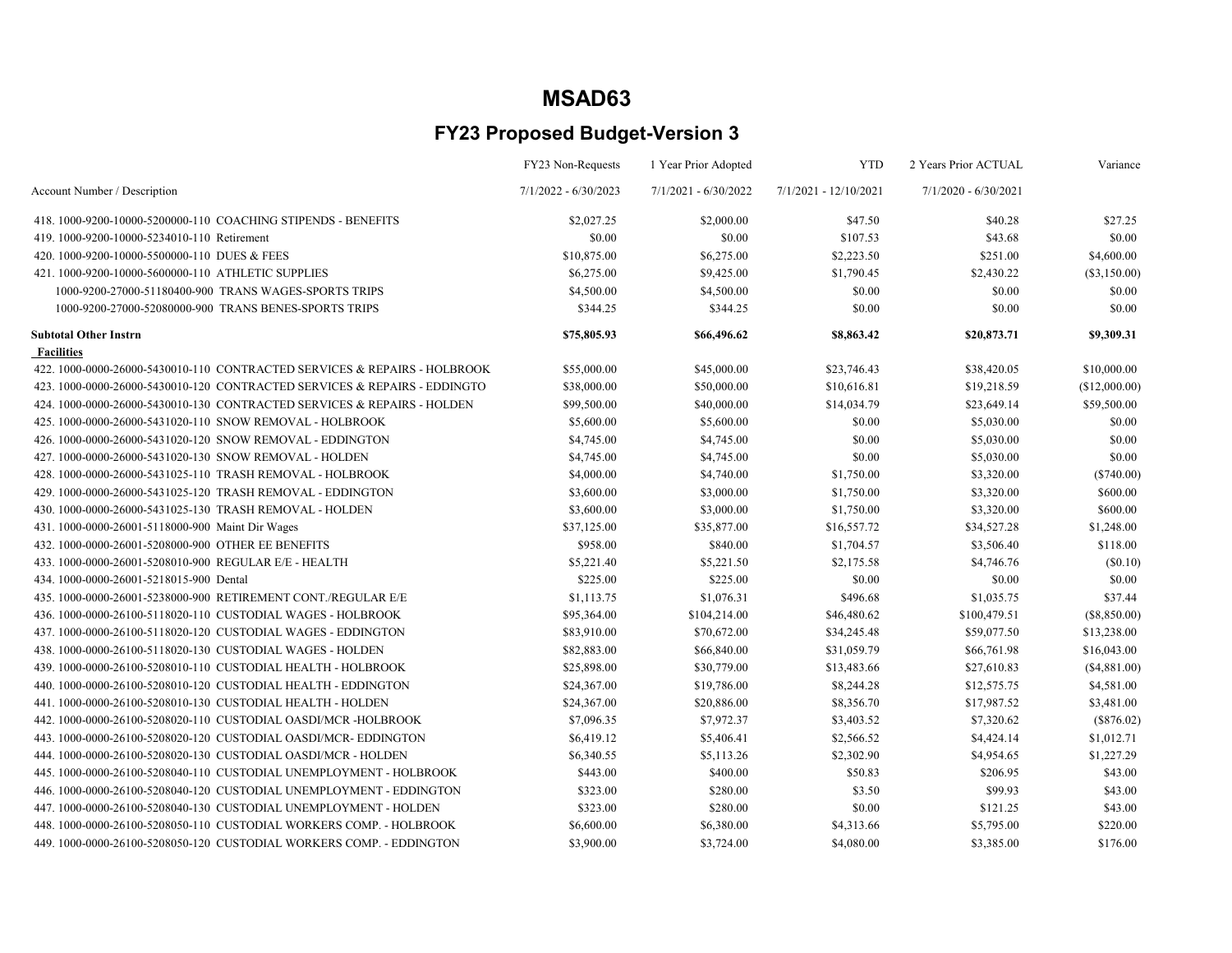|                                                                        | FY23 Non-Requests      | 1 Year Prior Adopted   | <b>YTD</b>            | 2 Years Prior ACTUAL   | Variance      |
|------------------------------------------------------------------------|------------------------|------------------------|-----------------------|------------------------|---------------|
| Account Number / Description                                           | $7/1/2022 - 6/30/2023$ | $7/1/2021 - 6/30/2022$ | 7/1/2021 - 12/10/2021 | $7/1/2020 - 6/30/2021$ |               |
| 450, 1000-0000-26100-5208050-130 CUSTODIAL WORKERS COMP. - HOLDEN      | \$3,850.00             | \$3,731.00             | \$3,423.66            | \$3,392.00             | \$119.00      |
| 451.1000-0000-26100-5218015-110 Dental                                 | \$1,090.50             | \$1,005.00             | \$0.00                | \$0.00                 | \$85.50       |
| 452.1000-0000-26100-5218015-120 Dental                                 | \$513.00               | \$670.00               | \$0.00                | \$0.00                 | (\$157.00)    |
| 453.1000-0000-26100-5218015-130 Dental                                 | \$898.00               | \$670.00               | \$0.00                | \$0.00                 | \$228.00      |
| 454. 1000-0000-26100-5238000-110 CUSTODIAL RETIREMENT - HOLBROOK       | \$0.00                 | \$500.00               | \$0.00                | \$0.00                 | $(\$500.00)$  |
| 455, 1000-0000-26100-5238000-120 CUSTODIAL RETIREMENT - EDDINGTON      | \$1,232.40             | \$1,200.00             | \$314.19              | \$372.01               | \$32.40       |
| 456. 1000-0000-26100-5238000-130 CUSTODIAL RETIREMENT - HOLDEN         | \$1,114.43             | \$1,140.00             | \$0.00                | \$0.00                 | (\$25.57)     |
| 457.1000-0000-26100-5238020-130 retirement                             | \$0.00                 | \$0.00                 | \$648.00              | \$1,183.01             | \$0.00        |
| 458.1000-0000-26100-5521000-110 BUILDING INSURANCE                     | \$27,816.00            | \$23,000.00            | \$22,801.00           | \$18,980.00            | \$4,816.00    |
| 459. 1000-0000-26100-5600000-110 CUSTODIAL SUPPLIES - HOLBROOK         | \$9,000.00             | \$9,000.00             | \$2,476.38            | \$6,590.06             | \$0.00        |
| 460.1000-0000-26100-5600000-120 CUSTODIAL SUPPLIES - EDDINGTON         | \$5,500.00             | \$5,500.00             | \$3,783.16            | \$5,810.84             | \$0.00        |
| 461.1000-0000-26100-5600000-130 CUSTODIAL SUPPLIES - HOLDEN            | \$7,000.00             | \$7,000.00             | \$2,166.17            | \$7,173.44             | \$0.00        |
| 462. 1000-0000-26100-5622000-110 ELECTRICITY - HOLBROOK                | \$43,000.00            | \$44,000.00            | \$12,630.93           | \$35,518.76            | (\$1,000.00)  |
| 463.1000-0000-26100-5622000-120 ELECTRICITY - EDDINGTON                | \$23,000.00            | \$22,000.00            | \$6,357.49            | \$18,638.66            | \$1,000.00    |
| 464.1000-0000-26100-5622000-130 ELECTRICITY - HOLDEN                   | \$24,000.00            | \$24,000.00            | \$6,816.78            | \$18,657.25            | \$0.00        |
| 465. 1000-0000-26100-5624024-110 HEATING OIL - HOLBROOK                | \$40,000.00            | \$40,000.00            | \$5,898.65            | \$21,709.56            | \$0.00        |
| 466, 1000-0000-26100-5624024-120 HEATING OIL - EDDINGTON               | \$30,000.00            | \$25,000.00            | \$12,685.50           | \$14,367.25            | \$5,000.00    |
| 467. 1000-0000-26100-5624024-130 HEATING OIL - HOLDEN                  | \$35,000.00            | \$24,700.00            | \$12,836.88           | \$21,117.23            | \$10,300.00   |
| 468.1000-0000-26100-5900000-900 OTHER - CONTINGENCY                    | \$32,500.00            | \$0.00                 | \$0.00                | \$0.00                 | \$32,500.00   |
| 469. 1000-0000-26200-5430010-110 SAFETY & SECURITY-HOLBROOK            | \$0.00                 | \$5,000.00             | \$5,009.40            | \$2,258.94             | (\$5,000.00)  |
| 1000-0000-26200-5430010-120 SAFETY & SECURITY - Edd                    | \$0.00                 | \$0.00                 | \$0.00                | \$2,285.00             | \$0.00        |
| 470. 1000-0000-26200-5430010-130 SAFETY & SECURITY - HOLDEN            | \$0.00                 | \$0.00                 | \$0.00                | \$0.00                 | \$0.00        |
| 471. 1000-0000-26200-5430033-110 MAINTENANCE PROJECTS - HOLBROOK       | \$30,000.00            | \$56,000.00            | \$35,131.00           | \$61,544.64            | (\$26,000.00) |
| 472. 1000-0000-26200-5430033-120 MAINTENANCE PROJECTS - EDDINGTON      | \$106,000.00           | \$58,350.00            | \$67,032.69           | \$0.00                 | \$47,650.00   |
| 473. 1000-0000-26200-5430033-130 MAINTENANCE PROJECTS - HOLDEN         | \$140,000.00           | \$19,000.00            | \$11,482.30           | \$183,340.00           | \$121,000.00  |
| 1000-0000-26200-5511000-950 DEBT SERVICE-LOCAL & STATE                 | \$136,897.20           | \$138,855.20           | \$136,897.20          | \$0.00                 | (\$1,958.00)  |
| 474. 1000-0000-26200-5511000-950 DEBT SERVICE-LOCAL ONLY               | \$41,632.00            | \$41,624.00            | \$41,302.00           | \$42,926.00            | \$8.00        |
| 475. 1000-0000-26200-5600010-110 MAINTENANCE SUPPLIES - HOLBROOK       | \$7,800.00             | \$7,800.00             | \$2,827.07            | \$5,655.54             | \$0.00        |
| 476. 1000-0000-26200-5600010-120 MAINTENANCE SUPPLIES - EDDINGTON      | \$5,500.00             | \$5,500.00             | \$3,373.39            | \$3,515.57             | \$0.00        |
| 477. 1000-0000-26200-5600010-130 MAINTENANCE SUPPLIES - HOLDEN         | \$5,500.00             | \$5,500.00             | \$1,213.91            | \$3,921.15             | \$0.00        |
| 478. 1000-0000-26200-5600012-110 SUPPLIES - ATHLETIC FIELDS - HOLBROOK | \$10,000.00            | \$5,000.00             | \$0.00                | \$10,059.95            | \$5,000.00    |
| 479. 1000-0000-26200-5605000-110 MAINT. EQUIPMENT - HOLBROOK           | \$0.00                 | \$400.00               | \$0.00                | \$0.00                 | $(\$400.00)$  |
| 480. 1000-0000-26200-5605000-120 MAINT. EQUIPMENT - EDDINGTON          | \$300.00               | \$300.00               | \$0.00                | \$7,433.01             | \$0.00        |
| 481.1000-0000-26200-5605000-130 MAINT. EQUIPMENT - HOLDEN              | \$0.00                 | \$300.00               | \$0.00                | \$0.00                 | (\$300.00)    |
| 482. 1000-0000-26200-5626026-900 MAINTENANCE FUEL                      | \$1,200.00             | \$600.00               | \$491.81              | \$580.77               | \$600.00      |
| 4000-0000-26000-5430010-110 CONTRACTED REPAIRS & MAINT-RESERVE         | \$125,816.00           | \$122,000.00           | \$19,555.00           | \$31,380.00            | \$3,816.00    |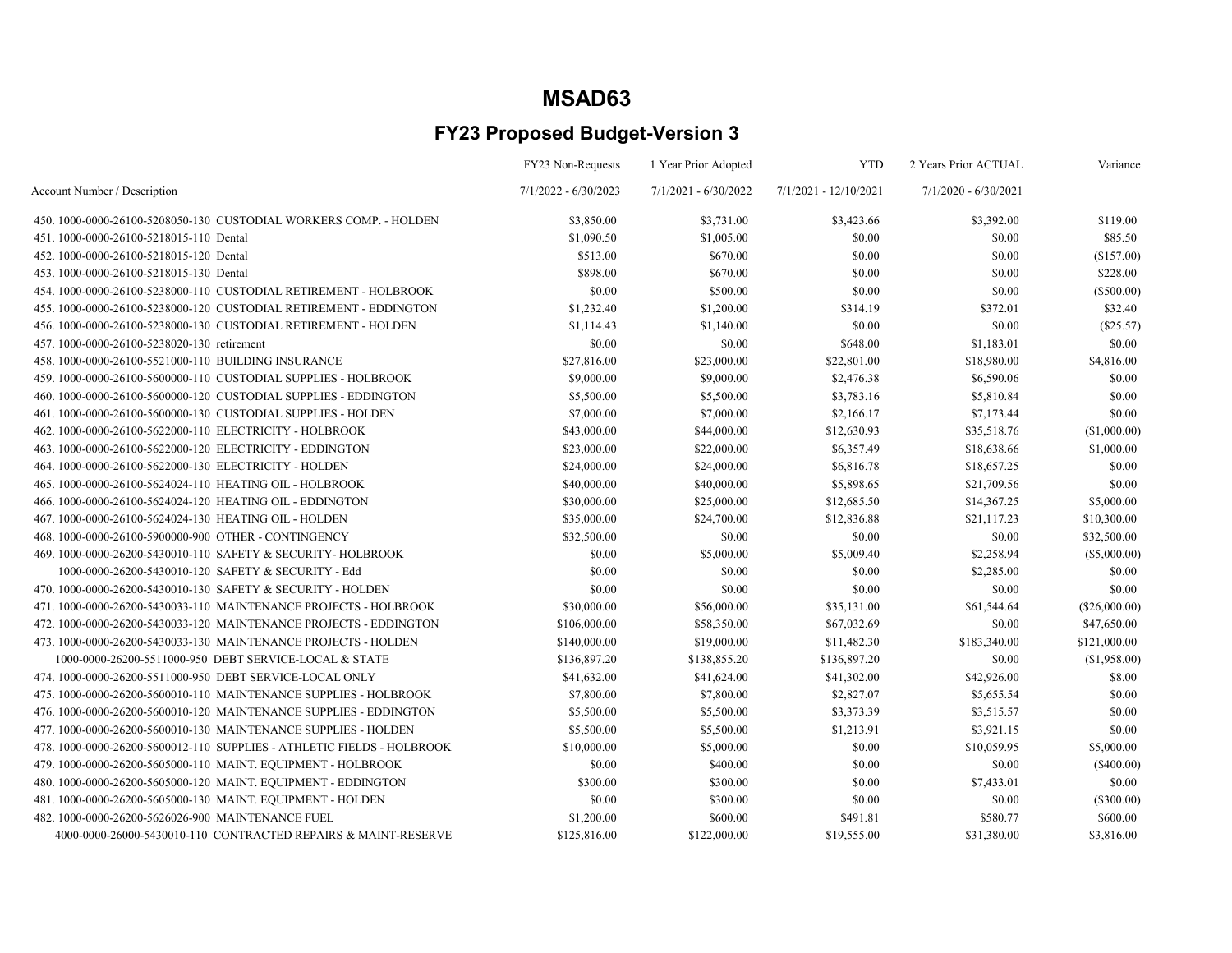### FY23 Proposed Budget-Version 3

|                                                                     | FY23 Non-Requests      | 1 Year Prior Adopted   | <b>YTD</b>              | 2 Years Prior ACTUAL   | Variance        |
|---------------------------------------------------------------------|------------------------|------------------------|-------------------------|------------------------|-----------------|
| Account Number / Description                                        | $7/1/2022 - 6/30/2023$ | $7/1/2021 - 6/30/2022$ | $7/1/2021 - 12/10/2021$ | $7/1/2020 - 6/30/2021$ |                 |
| <b>Subtotal Facilities</b>                                          | \$1,527,826.69         | \$1,246,148.05         | \$650,328.60            | \$989,365.24           | \$281,678.64    |
| <b>Transportation</b>                                               |                        |                        |                         |                        |                 |
| 483. 1000-0000-27000-5118040-900 TRANSPORTATION - SALARIES & WAGES  | \$233,469.00           | \$235,179.09           | \$61,578.89             | \$168,029.67           | (\$1,710.09)    |
| 484. 1000-0000-27000-5118050-900 TRANSPORTATION - MAINTENANCE WAGES | \$46,943.00            | \$50,573.30            | \$20,667.18             | \$44,992.90            | $(\$3,630.30)$  |
| 485, 1000-0000-27000-5208010-900 TRANSPORTATION - HEALTH            | \$87,899.67            | \$64,360.00            | \$12,940.02             | \$50,984.59            | \$23,539.67     |
| 486, 1000-0000-27000-5208015-900 TRANSPORTATION - DENTAL            | \$1,925.00             | \$2,010.00             | \$312.28                | \$880.90               | $(\$85.00)$     |
| 487. 1000-0000-27000-5208020-900 TRANSPORTATION - OASDI/MCR         | \$17,860.38            | \$21,859.75            | \$6,158.78              | \$15,853.53            | (\$3,999.37)    |
| 488.1000-0000-27000-5208040-900 TRANSPORTATION - UNEMPLOYEMENT      | \$2,080.00             | \$1,820.00             | \$65.21                 | \$405.97               | \$260.00        |
| 489. 1000-0000-27000-5208050-900 TRANSPORTATION - WORKERS COMP.     | \$24,480.00            | \$24,000.00            | \$9,189.68              | \$21,043.00            | \$480.00        |
| 490.1000-0000-27000-5218015-900 Dental                              | \$0.00                 | \$0.00                 | \$22.32                 | \$61.38                | \$0.00          |
| 491. 1000-0000-27000-5238000-900 TRANSPORTATION - RETIREMENT        | \$0.00                 | \$0.00                 | \$0.00                  | \$0.00                 | \$0.00          |
| 492.1000-0000-27000-5238040-900 RETIREMENT                          | \$2,200.00             | \$1,800.00             | \$273.71                | \$1,027.34             | \$400.00        |
| 493.1000-0000-27000-5238050-900 RETIREMENT                          | \$140.83               | \$1,200.00             | \$736.77                | \$1,909.46             | (\$1,059.17)    |
| 494. 1000-0000-27000-5445000-900 LEASE OF GARAGE                    | \$0.00                 | \$25,816.00            | \$14,907.80             | \$25,063.00            | (\$25,816.00)   |
| 495. 1000-0000-27000-5445100-900 Utilities-Bus Garage               | \$9,500.00             | \$8,000.00             | \$851.43                | \$5,156.03             | \$1,500.00      |
| 496.1000-0000-27000-5445200-900 Trash                               | \$240.00               | \$240.00               | \$120.00                | \$300.00               | \$0.00          |
| 497. 1000-0000-27000-5500000-900 OTHER PURCHASED TRANS. EXPENSE     | \$4,700.00             | \$3,850.00             | \$4,023.20              | \$1,225.89             | \$850.00        |
| 498.1000-0000-27000-5500010-900 PHYSICALS & RANDOM DRUG TESTING     | \$3,835.00             | \$3,835.00             | \$1,249.25              | \$2,057.50             | \$0.00          |
| 499. 1000-0000-27000-5520000-900 FLEET INSURANCE                    | \$14,167.00            | \$11,700.00            | \$12,006.00             | \$9,717.00             | \$2,467.00      |
| 500. 1000-0000-27000-5532020-900 TELEPHONE - BUS GARAGE             | \$1,560.00             | \$1,425.00             | \$679.85                | \$1,551.73             | \$135.00        |
| 501.1000-0000-27000-5626000-900 FLEET FUEL                          | \$75,000.00            | \$75,000.00            | \$19,183.71             | \$53,614.48            | \$0.00          |
| 502.1000-0000-27000-5670000-900 VEHICLE PARTS & SUPPLIES            | \$50,000.00            | \$50,000.00            | \$13,578.29             | \$44,502.92            | \$0.00          |
| 503. 1000-0000-27000-5831000-900 PURCHASE OF VEHICLES - PRINCIPAL   | \$31,114.00            | \$65,560.00            | \$61,738.92             | \$79,517.06            | (\$34,446.00)   |
| 504, 1000-0000-27000-5832000-900 PURCHASE OF VEHICLES - INTEREST    | \$0.00                 | \$0.00                 | \$0.00                  | \$0.00                 | \$0.00          |
| 1000-0000-26100-5900000-900 CONTINGENCY-FUEL                        | 30000                  | \$0.00                 | \$0.00                  | \$0.00                 | \$30,000.00     |
| 505. 1000-0000-27001-5118000-900 Trans Dir Wages                    | \$37,125.00            | \$35,877.00            | \$16,557.72             | \$34,527.28            | \$1,248.00      |
| 506. 1000-0000-27001-5208000-900 OTHER EE BENEFITS                  | \$958.00               | \$1,916.00             | \$1,503.47              | \$3,388.33             | $(\$958.00)$    |
| 507.1000-0000-27001-5208010-900 REGULAR E/E - HEALTH                | \$5,221.40             | \$5,221.50             | \$2,175.58              | \$4,746.68             | (\$0.10)        |
| 508.1000-0000-27001-5218015-900 Dental                              | \$225.00               | \$225.00               | \$0.00                  | \$0.00                 | \$0.00          |
| 509. 1000-0000-27001-5238000-900 RETIREMENT CONT./REGULAR E/E       | \$1,113.75             | \$107.63               | \$496.80                | \$1,035.94             | \$1,006.12      |
| 510, 1000-0000-27500-5118000-900 S/E TRANSPORTAION - WAGES          | \$56,679.55            | \$54,588.25            | \$17,713.22             | \$54,123.83            | \$2,091.30      |
| 511. 1000-0000-27500-5208000-900 S/E TRANSPORTATION - BENEFITS      | \$4,335.99             | \$4,796.00             | \$1,261.28              | \$4,253.85             | $(\$460.01)$    |
| 512. 1000-0000-27500-5208010-900 S/E TRANSPORTATION - HEALTH        | \$31,328.33            | \$29,680.00            | \$8,624.64              | \$20,199.68            | \$1,648.33      |
| 513.1000-0000-27500-5218015-900 Dental                              | \$1,155.00             | \$1,005.00             | \$0.00                  | \$0.00                 | \$150.00        |
| 514. 1000-0000-27500-5238000-900 S/E TRANSPORTATION - RETIREMENT    | \$1,700.39             | \$1,397.65             | \$634.11                | \$1,452.63             | \$302.74        |
| <b>Subtotal Transportation</b>                                      | \$776,956.29           | \$783,042.17           | \$289,250.11            | \$651,622.57           | $($ \$6,085.89) |

All Other